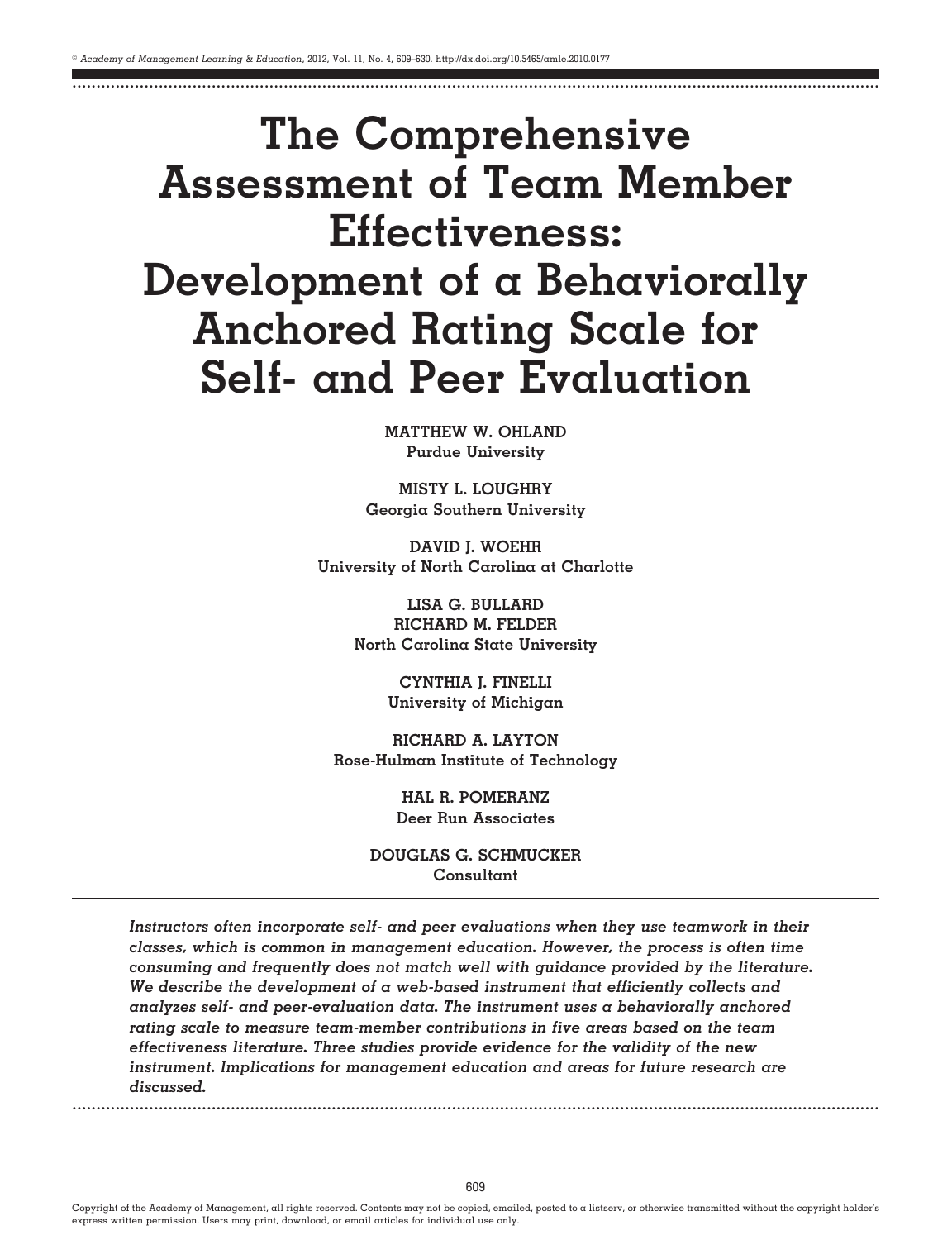Peer evaluations are widely used in management education, where teamwork is frequently required, even though it often creates challenges for students and faculty. Teams often have problems, such as team members who work independently rather than collaboratively, poor communication, conflict, differences in team-members' skills, motivation, and goal levels, and free riding or social loafing (Bacon, Stewart, & Silver, 1999; Burdett, 2003; Felder & Brent, 2007; McCorkle, Reardon, Alexander, Kling, Harris, & Iyer, 1999; Verzat, Byrne, & Fayolle, 2009). Students become dissatisfied when they perceive that members of their team do not contribute sufficiently to the team project, forcing them to work harder or get a lower grade than they want (Burdett & Hastie, 2009; Jassawalla, Sashittal, & Malshe, 2009; Oakley, Felder, Brent, & Elhajj, 2004). Instructors often use peer evaluations to deter or remediate these problems, especially free riding, and to assign grades fairly based upon students' contributions (Chen & Lou, 2004; Felder & Brent, 2007; Fellenz, 2006; Kaufman, Felder, & Fuller, 2000; Michaelsen, Knight, & Fink, 2004).

Peer evaluations and self-evaluations can also be used to develop students' team skills. They teach students about teamwork and what is expected of team members; encourage students to reflect on team processes, their own team contributions, and their teammates' contributions; and provide students with developmental feedback (Dominick, Reilly, & McGourty, 1997; Gueldenzoph & May, 2002; Mayo, Kakarika, Pastor, & Brutus, this issue). For these reasons, using peer evaluations appropriately can help students learn to be more effective team members (Brutus & Donia, 2010; Oakley, Felder, Brent, & Elhajj, 2004).

Although research supports using peer evaluations and they are widely used by faculty, there is no consensus about what instrument should be used. A more consistently used system for self- and peer evaluation could reduce the time required for instructors to implement an effective system and allow students to benefit from using a common system across courses.

In the work reported here, we describe the development and testing of a behaviorally anchored rating scale for self- and peer evaluation that is reasonably brief and based upon the research about team-member behaviors that are necessary for effective teamwork. It measures the same categories as the "Comprehensive Assessment of Team Member Effectiveness (CATME)" Likert-style instrument, shown in Appendix A, developed by Loughry, Ohland, and Moore (2007). Our goal is to create a practical tool for self- and peer evaluation that makes it easier for faculty members to effectively manage the teamwork experiences of their students. The instrument, shown in Appendix B, describes team-member behaviors that are characteristic of high, medium, and low performance in each of five categories. The system uses a webbased interface to confidentially collect self- and peer-evaluation data and includes tools for using those data to provide student feedback, adjust grades, and quickly identify rating patterns that warrant the instructor's attention. Three studies provide support for the instrument.

# **Literature Review**

Teams are often used in management education to achieve a number of pedagogical goals and make students more active participants in their education than in traditional coursework (Kolb & Kolb, 2005; Loyd, Kern, & Thompson, 2005; Raelin, 2006; Zantow, Knowlton, & Sharp, 2005). Instructors also use team-based learning methods to develop the interpersonal and teamwork skills that are often lacking in students, yet top the list of skills that recruiters of business students desire (Alsop, 2002; Boni, Weingart, & Evenson, 2009; Calloway School, 2004; The Wall Street Journal/Harris Interactive Survey, 2002; Verzat et al., 2009).

Using self- and peer evaluations is one way instructors can attempt to manage teamwork in their classes to create better teamwork experiences for their students (Gueldenzoph & May, 2002; Hansen, 2006). Students, as members of a team, are better able to observe and evaluate members' contributions than are instructors, who are outsiders to the team (Millis & Cottell, 1998). Instructors use peer evaluations to increase students' accountability to their teammates, motivate students to expend effort at teamwork, reduce free riding, and increase the degree to which students' grades reflect their contributions (Millis & Cottell, 1998). Having teammates who free-ride is a major cause of student dissatisfaction with teamwork (Oakley, Felder, & Brent, 2004; Pfaff & Huddleston, 2003). Instructors often base a portion of students' grades on their peer-evaluation scores or use these scores to adjust students' team grades to reflect their team contributions (Fellenz, 2006). The use of peer eval-

An earlier version of this paper was presented at the 2010 Annual Meeting of the Academy of Management in Montreal, Canada. This material is based upon work supported by the National Science Foundation under Grant nos. 0243254 and 0817403. The authors would like to thank Drs. Lorelle Meadows and Pauline Khan at University of Michigan for allowing their classes to participate in this research. We also want to thank Editor Kenneth Brown and the anonymous reviewers for their helpful feedback.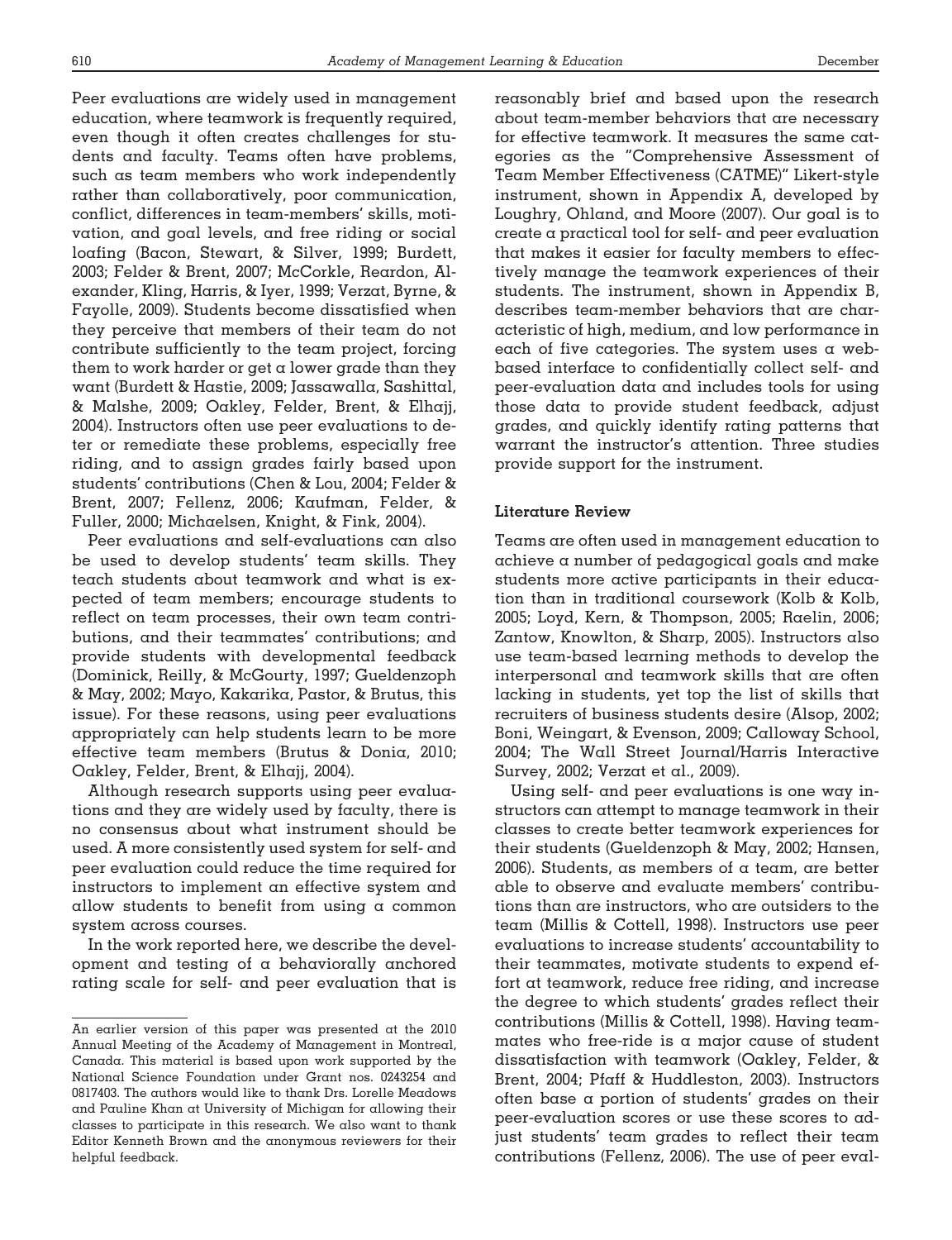uations among business students is associated with less social loafing, greater satisfaction with team members' contributions, higher perceived grade fairness, and more positive attitudes toward teamwork (Aggarwal & O'Brien, 2008; Chapman & van Auken, 2001; Erez, LePine, & Elms, 2002; Pfaff & Huddleston, 2003). Self-appraisals are often used with peer evaluations because ratees want to have input in their evaluations and because the information they provide can facilitate a discussion about their performance (Inderrieden, Allen, & Keaveny, 2004).

In addition to motivating students to contribute to their teams, using self- and peer evaluations shows students what is expected of them and how their team contributions will be evaluated (Sheppard, Chen, Schaeffer, Steinbeck, Neumann, & Ko, 2004). Self- and peer evaluations may also be used to provide feedback to improve students' team skills and develop reflective skills and selfmanagement skills that enable students to become lifelong learners (Chen, Donahue, & Klimoski, 2004; Dochy, Segers, & Sluijsmans, 1999; Felder & Brent, 2007; Young & Henquinet, 2000).

Because self- and peer evaluations are often used in work organizations, completing them as part of college classes prepares students for the workplace (Druskat & Wolff, 1999). Self- and peer ratings are used in 360-degree performance appraisal systems and assessment center selection techniques, in addition to executive education and traditional educational settings (Hooijberg & Lane, 2009; London, Smither, & Adsit, 1997; Saavedra & Kwun, 1993; Shore, Shore, & Thornton, 1992). Several meta-analytic studies have found that peer ratings are positively correlated with other rating sources and have good predictive validity for various performance criteria (Conway & Huffcutt, 1997; Harris & Schaubroeck, 1988; Schmitt, Gooding, Noe, & Kirsch, 1984; Viswesvaran, Ones, & Schmidt, 1996; Viswesvaran, Schmidt, & Ones, 2005). Our research adds to the body of education literature supporting the use of peer ratings as a valid part of the evaluation process.

In spite of their benefits,  $\alpha$  number of problems are associated with self- and peer ratings. Selfappraisals are vulnerable to leniency errors (Inderrieden et al., 2004). Furthermore, people who are unskilled in an area are often unable to recognize deficiencies in their own skills or performance (Kruger & Dunning, 1999); therefore, people with poor teamwork skills tend to overestimate their abilities and contributions to the team and are less able to accurately appraise their teammates' team skills (Jassawalla et al., 2009). Research shows that many raters, particularly average and belowaverage performers, do not differentiate in their ratings of team members when it is warranted, sometimes because they worry that providing accurate ratings would damage social relations in the team (Saavedra & Kwun, 1993). Raters also tend to use a social comparison framework and rate members relative to one another rather than using objective, independent criteria (Saavedra & Kwun, 1993). Performing self- and peer ratings can also be stressful for some students (Pope, 2005). Even when students have favorable attitudes toward group work and the use of peer evaluations, they may worry that they lack enough training to rate their peers and that peer ratings may be biased (Walker, 2001).

# **Peer-Evaluation Systems**

Having a well-designed peer-evaluation instrument is useful so that the peer-evaluation system can teach students which teamwork behaviors are important and how to evaluate team-member contributions (Young & Henquinet, 2000). Furthermore, if the peer-evaluation instrument is well-designed, any feedback that students receive from it is likely to have more value for student learning. Various peer- and self-evaluation instruments and approaches have been described in the management education literature and in the pedagogical literature from other disciplines, yet none has gained widespread acceptance.

Some systems ask students to divide a certain number of points among team members (sometimes with restrictions, such as forbidding students from distributing the points equally; e.g., Erez et al., 2002; Michelsen et al., 2004; Saavedra & Kwun, 1993). Point distribution systems are common because they are simple and yield a score that can be used for grading; however, point distributions do not give students information about what teamwork behaviors are important, and so they do not teach team skills or provide specific feedback for improvement. Peer rankings or peer nominations can also be used, although they are uncommon in business education. Any method that forces students to differentiate ratings or rankings of team members can be criticized as threatening team cohesiveness or risking team members' colluding so that no team member gets a better score (Baker, 2008).

Some instructors allow students to create their own criteria by which they will evaluate one another, so that students will feel more ownership of the evaluation criteria and hopefully work harder to meet the standards that they developed for themselves (Thomas, Martin, & Pleasants, 2011).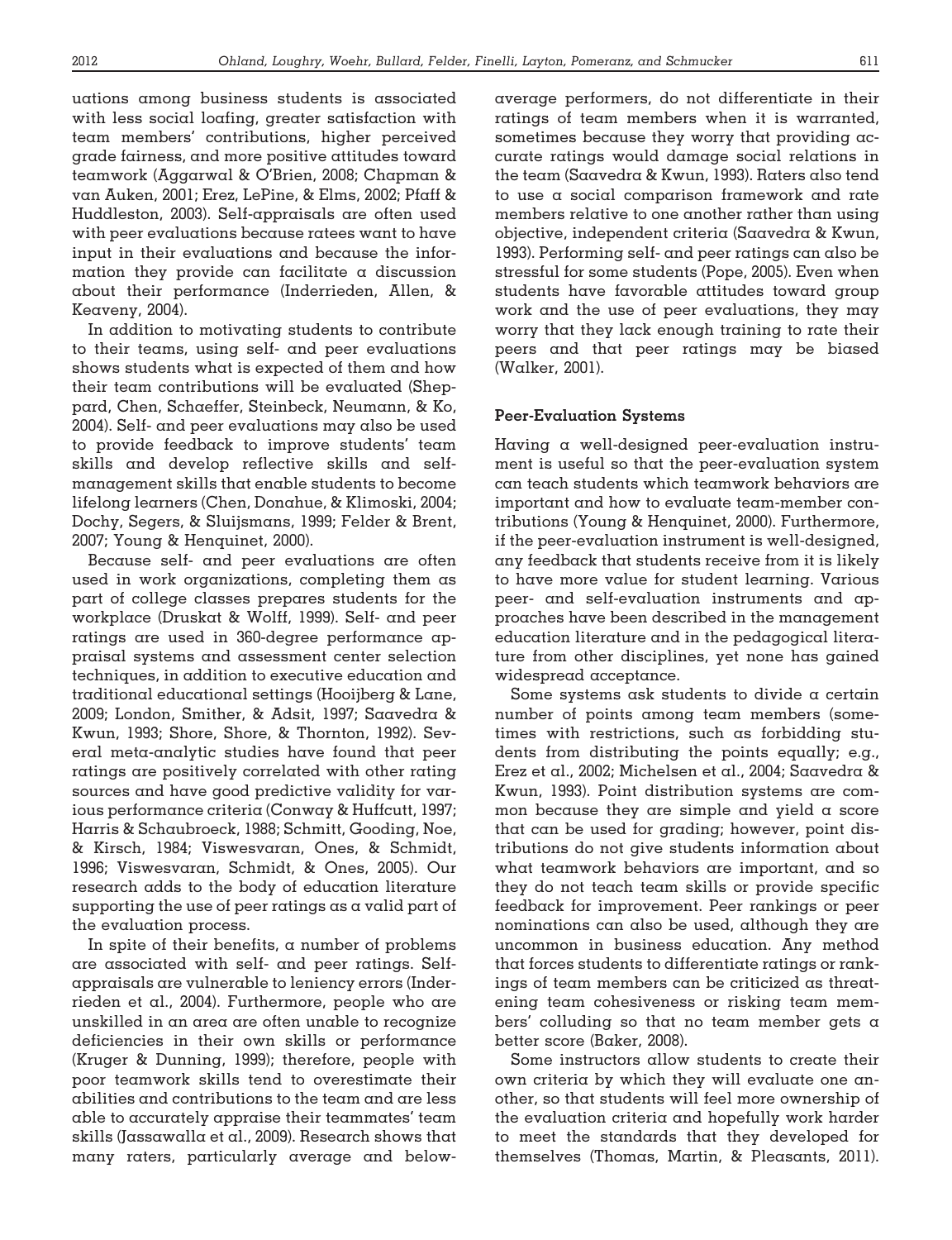Other instructors develop evaluation instruments that relate closely to the particular group assignments in their classes.

Evaluation systems that use rating scales have been developed for more general use (see Baker, 2008, for a review). Examples include an 87-item scale (Rosenstein & Dickinson, 1996); a 7-factor, 52-item scale (Harris & Barnes-Farrell, 1997); a 4-factor (communication, decision making, collaboration, self-management), 50-item measure (McGourty & De Meuse, 2001); a 14-factor, 46-item measure based on Stevens and Campion's (1999, 1994) selection research (Taggar & Brown, 2001); and a 35-item scale measuring competence (but not quality of work contributed), task and maintenance orientation, domineering behavior, dependability (attending meetings), and free-riding behavior (Paswan & Gollakota, 2004).

Some evaluation systems require combinations of point distributions, rating scales, or open comments (e.g., Brooks & Ammons, 2003; Brutus & Donia, 2010; Davis et al., 2010; Fellenz, 2006; Gatfield, 1999; Willcoxson, 2006). Drawbacks of these systems are their length and complexity and the amount of time required for students and faculty to use them. For example, the Van Duzer and McMartin (2000) instrument asks for Likert-scale responses on three items about the team as a whole, self- and peer ratings on 11 items for all team members, plus written open-ended comments, and asks students to label each team-member's role on the team, nominate the member who provided the most leadership on the team, describe what they learned about teamwork, and distribute a fixed number of points among team members.

#### **CATME Likert-Scale Instrument**

To meet the need for a research-based peerevaluation instrument for use in college classes, Loughry et al. (2007) developed the CATME. The researchers searched the teamwork literature to identify the ways by which team members can help their teams to be effective. Based upon the literature, they created a large pool of potential items to evaluate for their peer-evaluation instrument. They then tested these items using two large surveys of college students. They used both exploratory and confirmatory factor analysis to select the items to retain for the final instrument and group them into factors that reflect college students' perceptions of team-member contributions.

The researchers found 29 specific types of teammember contributions that clustered into five broad categories (Contributing to the Team's Work, Interacting with Teammates, Keeping the Team on Track, Expecting Quality, and Having Relevant Knowledge, Skills, and Abilities). The full (87-item) version of the instrument uses three items to measure each of the 29 types of team-member contributions with high internal consistency. The short (33-item) version uses  $\alpha$  subset of the items to measure the five broad categories (these items are shown in Appendix A). Raters rate each teammate on each item using Likert scales (*strongly disagree–strongly agree*).

The CATME instrument reflects one researchbased model of team-member contributions. There are other respected models of teamwork, many of which have considerable conceptual overlap with CATME, yet have different foci and different categories. One model that is highly influential is Salas, Sims, and Burke's (2005) "big five in teamwork." It has a high degree of overlap with CATME; however, it applies to highly interdependent work teams in which shared mental models, closed-loop communication, and mutual trust exist. The "big five" model, therefore, assumes that team members will have the skills and motivation to contribute effectively to the team, yet these are frequently key deficiencies in student teams.

Although the CATME instrument is solidly rooted in the literature on team effectiveness and was created for use with college students, many instructors who wish to use peer evaluations may need a more pragmatic, easier to administer instrument. Even the short version of the CATME requires that students read 33 items and make judgments about each item for each of their teammates. If there are 4-person teams and the instructor requires a self-evaluation, each student must make 132 independent ratings to complete the evaluation. To consider all of these decisions carefully may require more effort than students are willing to put forth and may generate more data than instructors have time to review carefully. Although the Loughry et al. (2007) paper has been cited in other research about peer evaluation of teamwork in high school, college, and the workplace (e.g., Hughes & Jones, 2011; Wang, MacCann, Zhuang, Liu, & Roberts, 2009; Davis et al., 2010; Zhang & Ohland, 2009; Zhu, Chen, & Lu, 2010), the full instrument has not been used in other published research, and there is no evidence that it is widely used by college faculty. The number of ratings required may be a key reason why the CATME instrument, like other instruments cited earlier, has not been widely adopted.

Another concern about the CATME instrument is that students using the Likert-scale format to make their evaluations may have different perceptions about which rating a teammate deserves. This is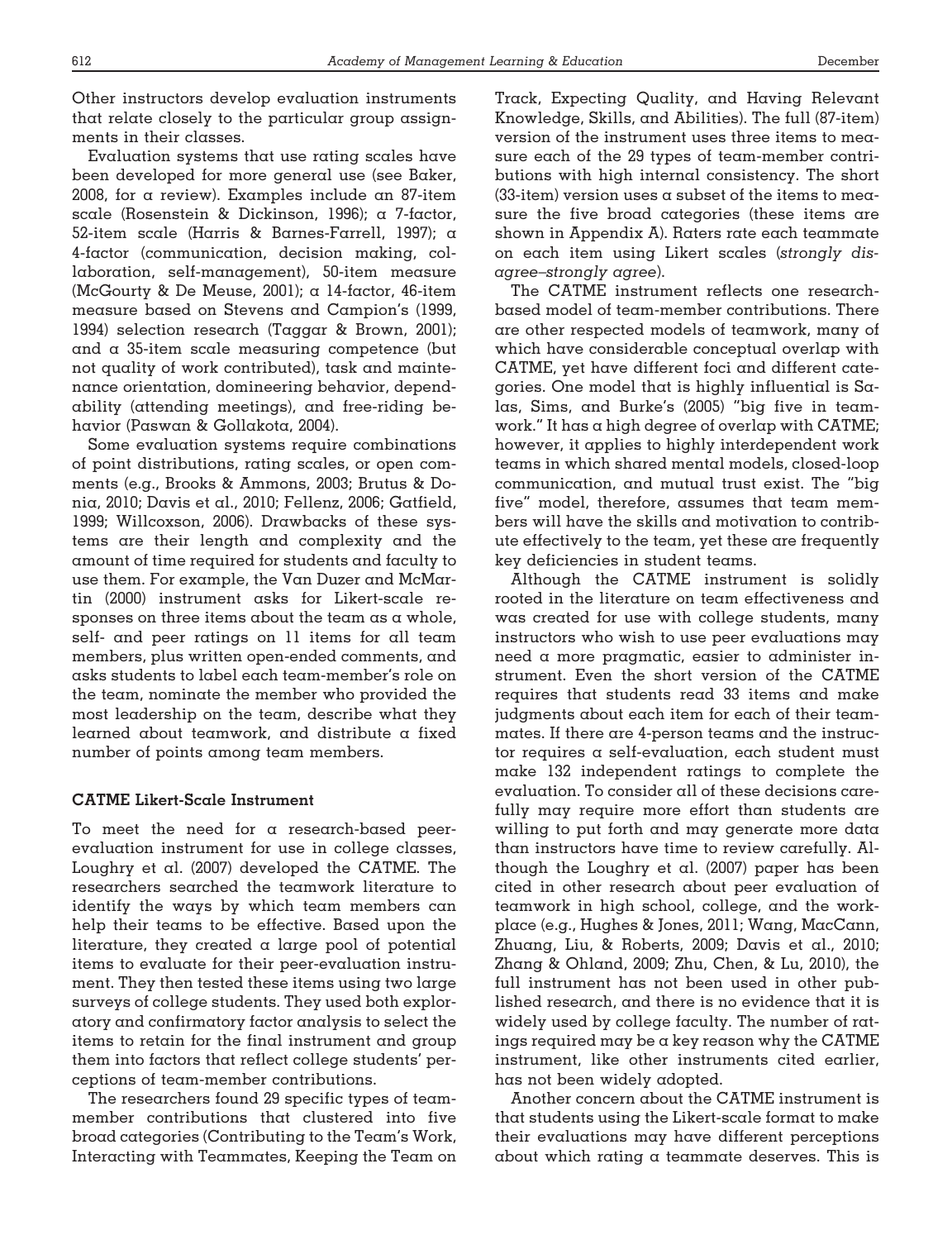because the response choices (*strongly disagree– strongly agree*) do not describe the behaviors that are associated with the various rating levels.

#### **Behaviorally Anchored Ratings Scale Instrument**

Although the CATME Likert-type instrument has a number of strengths, there are benefits of developing a behaviorally anchored rating scale (BARS) instrument that measures the five categories of team-member contributions identified by the CATME research. In  $\alpha$  4-person team, this would reduce the number of rating decisions from 132 decisions per rater with the short form of the CATME instrument to 20 with a BARS instrument. Furthermore, by providing descriptions of the behaviors that a team member would display to warrant a particular rating, a BARS instrument could teach students what constitutes good performance and poor performance, building students' knowledge about teamwork. If the students, in an attempt to earn a good score on the evaluation, try to display more team-member behaviors associated with high ratings and refrain from behaviors at the low end of the scales, using the BARS instrument could result in students contributing more effectively to their teams.

Behaviorally anchored rating scales provide a way to measure how an individual's behavior in various performance categories contributes to achieving the goals of the team or organization of which the individual is a member (Campbell, Dunnette, Arvey, & Hellervik, 1973). The procedure for creating BARS instruments was developed in the early 1960s and became more popular in the 1970s (Smith & Kendall, 1963). Subject-matter experts (SMEs), who fully understand the job for which the instrument is being developed, provide input for its creation. SMEs provide specific examples of actual performance behaviors, called "critical incidents," and classify whether the examples represent high, medium, or low performance in the category in question. The scales provide descriptions of specific behaviors that people at various levels of performance would typically display.

Research on the psychometric advantages of BARS scales has been mixed (MacDonald & Sulsky, 2009); however, research suggests that BARS scales have a number of advantages over Likert ratings scales, such as greater interrater reliability and less leniency error (Campbell et al., 1973; Ohland, Layton, Loughry, & Yuhasz, 2005). In addition, instruments with descriptive anchors may generate more positive rater and ratee reactions, have more face validity, and offer advantages for raters from collectivist cultures (MacDonald & Sulsky, 2009). Developing behavioral anchors also facilitates frame-of-reference training, which has been shown to be the best approach to rater training (Woehr & Huffcutt, 1994). In addition, providing training with the BARS scale prior to using it to evaluate performance may make the rating process easier and more comfortable for raters and ratees (MacDonald & Sulsky, 2009).

# **DEVELOPMENT OF THE CATME-B INSTRUMENT**

A cross-disciplinary team of nine university faculty members with expertise in management, education, education assessment, and engineering education collaborated to develop a BARS version of the CATME instrument, which we will refer to as "CATME-B." We used the "critical incident methodology" described in Hedge, Bruskiewicz, Logan, Hanson, and Buck (1999) to develop behavioral anchors for the five broad categories of team-member contributions measured by the original CATME instrument. This method is useful for developing behavioral descriptions to anchor a rating scale and requires the identification of examples of a wide range of behaviors from poor to excellent (rather than focusing only on extreme cases). Critical incidents include observable behaviors related to what is being assessed, context, and the result of the behavior, and must be drawn from the experience of subject-matter experts, who also categorize and translate the list of critical incidents. All members of the research team can be considered as subject-matter experts on team learning and teammember contributions. All have published research relating to student learning teams and all have used student teams in their classrooms. Collectively, they have approximately 90 years of teaching experience.

We began by working individually to generate examples of behaviors that we have observed or have heard described by members of teams. These examples came from our students' teams, other teams that we have encountered in our research and experience, and teams (such as faculty committees) of which we have been members. We noted which of the five categories of team contributions we thought that the observation represented. We exchanged our lists of examples and then tried to generate more examples after seeing each other's ideas.

We then held several rounds of discussions to review our examples and arrive at a consensus about which behaviors described in the critical incidents best represented each of the five categories in the CATME Likert instrument. We came to an agreement that we wanted 5-point response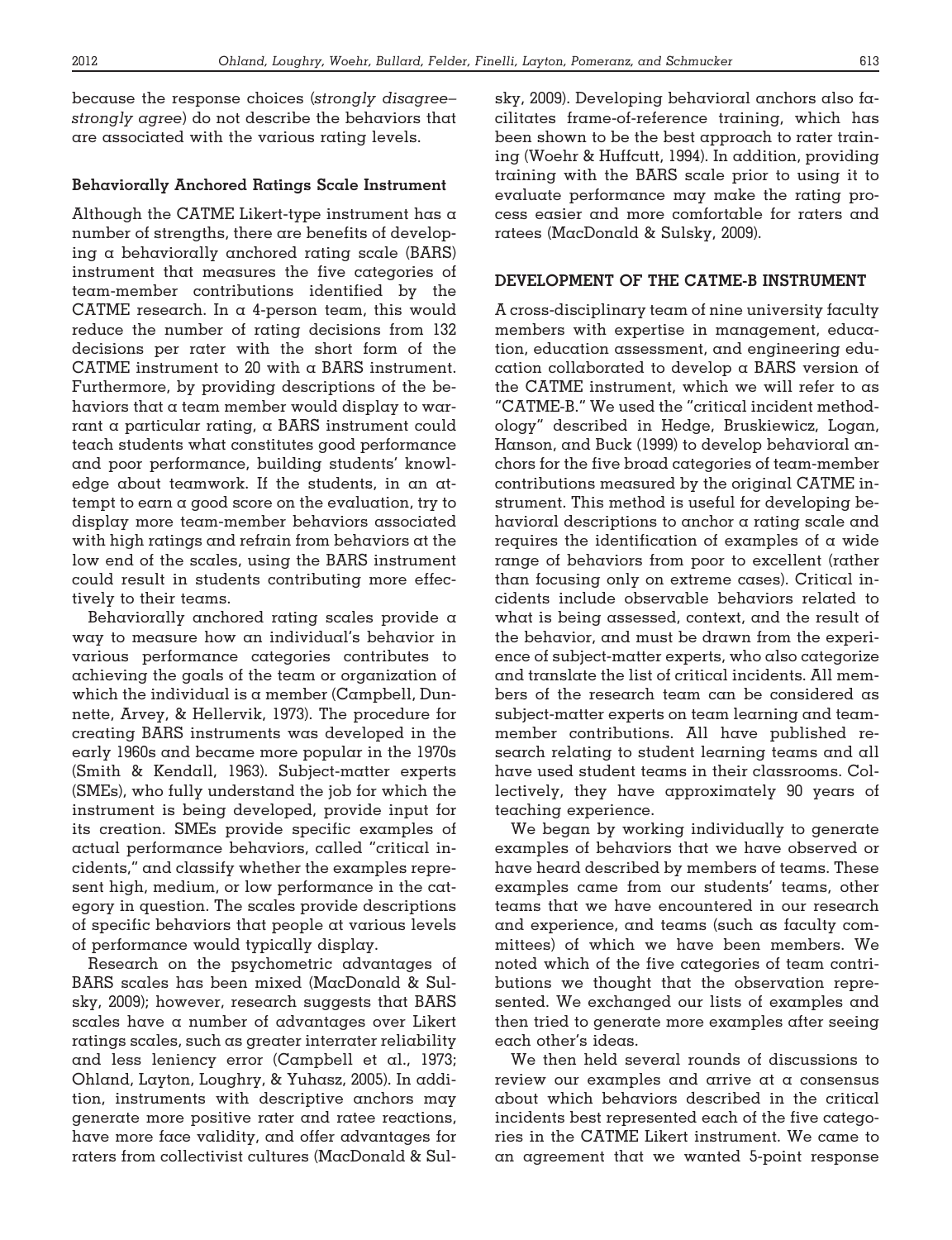scales with anchors for high, medium and low team-member performance in each category. We felt that having more than five possible ratings per category would force raters to make fine-grained distinctions in their ratings that would increase the cognitive effort required to perform the ratings conscientiously. This would have been in conflict with our goal of creating an instrument that was easier and less time consuming to use than the original CATME.

We also agreed that the instrument's medium level of performance (3 on the 5-point scale) should describe satisfactory team-member performance; therefore, the behaviors that anchored the "3" rating would describe typical or average teammember contributions. The behavioral descriptions that would anchor the "5" rating would describe excellent team contributions, or things that might be considered as going well above the requirements of being a fully satisfactory team member. The "1" anchors would describe behaviors that are commonly displayed by poor or unsatisfactory team members and, therefore, are frequently heard complaints about team members. The "2" and "4" ratings do not have behavioral anchors, but provide an option for students to assign a rating between the levels described by the anchors.

Having agreed on the types of behaviors that belonged in each of the five categories and on our goal to describe outstanding, satisfactory, and poor performance in each, we then worked to reach consensus about the descriptions that we would use to anchor each category. We first made long lists of descriptive statements that everyone agreed represented fairly the level of performance for the category. Then we developed more precise wording for the descriptions and prioritized the descriptions to determine which behaviors were most typical of excellent, satisfactory, and poor performance in each category.

We engaged in considerable discussion about how detailed the descriptions for each anchor should be. Longer, more-detailed descriptions that listed more aspects of behavior would make it easier for raters using the instrument to recognize that the ratee's performance was described by the particular anchor. Thus, raters could be more confident that they were rating accurately; however, longer descriptions require more time to read and, thus, are at odds with our goal of designing an instrument that is simple and quick to complete. Our students have often told us that the longer an instrument is, the less likely they are to read it and conscientiously answer each question. We, therefore, decided to create an instrument that could fit

on one page. We agreed that three bulleted lines of description would be appropriate for each level of behavior. The instrument we developed after many rounds of exchanging drafts among the team members and gathering feedback from students and colleagues is shown in Appendix B.

# **PILOT TESTING AND DEVELOPMENT OF WEB INTERFACE**

We pilot tested the CATME-B instrument in several settings to improve the instrument and our understanding of the factors important for a smooth administration. Our final pilot test was in a juniorlevel (3rd year) introduction to management course at a large university in South Carolina in spring 2005. This course had 30 sections taught by five graduate assistants. Because the BARS format is less familiar to students than is the Likert format, we explained how to use the BARS scale, which took about 10 minutes. It then took about 10 minutes for students in 3- to 4-member teams to conscientiously complete the self- and peer evaluations. To lessen peer pressure, students were seated away from their teammates.

After our pilot testing, we decided it would be beneficial to develop a web-based administration of the instrument. A web administration provides confidentiality for the students, causes only one factor to be displayed on the screen at  $\alpha$  time (reinforcing the independence of the factors), makes it easier for instructors to gather the selfand peer-evaluation data, eliminates the need for instructors to type the data into a spreadsheet, and makes it easier for instructors to interpret the results. After extensive testing to ensure that the web interface worked properly, we conducted three studies of the web-based instrument.

# **STUDY 1: EXAMINING THE PSYCHOMETRIC PROPERTIES OF CATME-B**

The primary goal of Study 1 was to evaluate the psychometric characteristics of the web-based CATME-B instrument relative to the paper-based CATME instrument. We, therefore, administered both measures to a sample of undergraduate students engaged in team-based course-related activity. We then used an application of generalizability (G) theory (Brennan, 1994; Shavelson & Webb, 1991) to evaluate consistency and agreement for each of the two rating forms.  $G$  theory is a statistical theory developed by Cronbach, Glesser, Nanda, and Rajaratnam (1972) about the consistency of behavioral measures. It uses the logic of analysis of variance (ANOVA) to differentiate mul-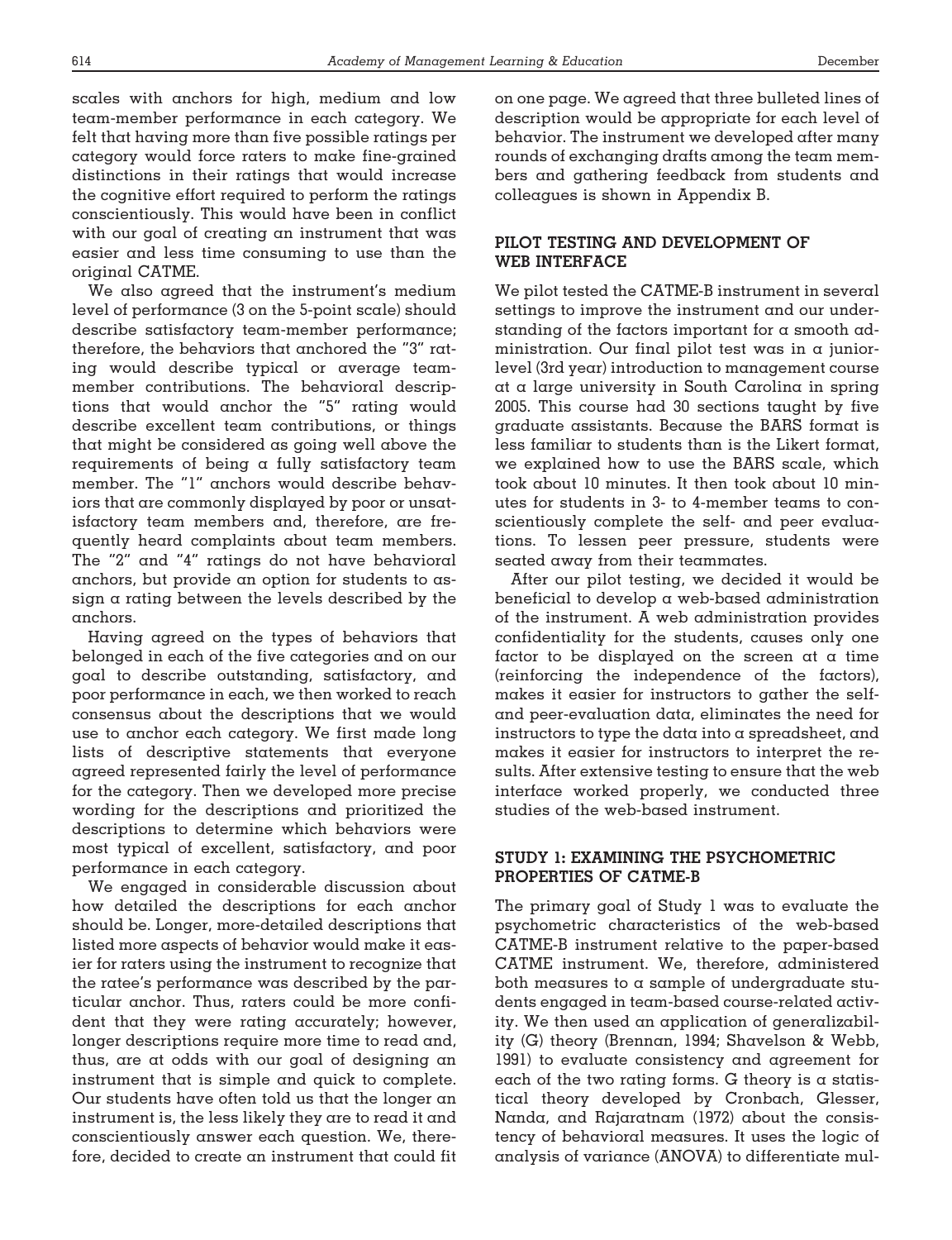tiple systemic sources of variance (as well as random measurement error) in a set of scores. In addition, it allows for the calculation of a summary coefficient (i.e., a generalizability coefficient) that reflects the dependability of measurement. This generalizability coefficient is analogous to the reliability coefficient in classical test theory. A second summary coefficient (i.e., dependability coefficient) provides a measure of absolute agreement across various facets of measurement. In essence, generalizability (as reflected in these indices) provides a direct assessment of measurement invariance across multiple facets of measurement. As such, G theory may be used to establish measurement equivalence (e.g., Sharma & Weathers, 2003). Thus, G theory provides the most appropriate approach for examining the psychometric characteristics of the CATME instruments as well as the degree of equivalence across the two measures.

In this study, each participant rated each of his or her teammates using each of the two CATME instruments (at two different times). Three potential sources of variance in ratings were examined: person effects, rater effects, and scale effects. In the G theory framework, person effects represent "true scores," while rater and scale effects represent potential sources of systematic measurement error. In addition to these main effects, variance estimates were also obtained for Person  $\times$  Rater, Person  $\times$  Scale, and Scale  $\times$  Rater 2-way interactions, and the 3-way Person  $\times$  Scale  $\times$  Rater Interaction (it is important to note that in G theory, the highest level interaction is confounded with random measurement error). All interaction terms are potential sources of measurement error. This analysis allowed for a direct examination of the impact of rating scale as well as a comparison of the measurement characteristics of each scale.

#### **Method**

# *Participants and Procedure*

Participants were 86 students in two sections of a sophomore-level (2nd year) course (each taught by a different instructor) at a large university in North Carolina in fall of 2005. Participants were assigned to one of 17 teams, consisting of 4 –5 team members each. The teams were responsible for completing a series of nine group homework assignments worth 20% of students' final grades.

Participants were randomly assigned to one of two measurement protocols. Participants in proto $col A (n = 48)$  completed the CATME-B instrument at Time 1 (about 4 weeks after the teams were formed) and the CATME instrument at Time 2 (approximately 6 weeks later during the last week of class). Participants were told that they would be using two different survey formats for the midsemester and end-of-semester surveys to help determine which format was more effective. Participants in protocol B ( $n=38$ ) completed the  $\mathtt{CATME}$ instrument at Time 1 and the CATME-B at Time 2.

All participants rated each of their teammates at both measurement occasions; however, 13 participants did not turn in ratings for their teammates. Thus, ratings were obtained from 73 raters, resulting in a response rate of 85% (56 participants received ratings from 4 team members, 16 participants received ratings from 3 team members, and 1 participant received ratings from only 1 team member). Therefore, the total dataset consisted of a set of 273 ratings ( $[56 \times 4] + [16 \times 3] + 1$ ). This set of ratings served as input into the G theory analyses.

# *Measures*

All participants completed both the CATME and web-based CATME-B. Ratings on the Likert-type scale were made on a 5-point scale (i.e.,  $l$  = *Strongly Disagree*, 5 - *Strongly Agree*). Likert dimension scales were scored as the mean item response across items corresponding to the dimension.

# **Results**

Descriptive statistics for each dimension on each scale are provided in Table 1. Reliabilities (Cronbach's alpha) for each Likert dimension are also provided in Table 1. This index of reliability could not be calculated for the CATME-B instrument because each team member was only rated on one item per dimension, per rater; however, G theory analysis does provide  $\alpha$  form of reliability (discussed in more detail later) that can be calculated for both the Likert-type and BARS scales. Correlations among the BARS dimensions and Likert-type dimensions are provided in Table 2. Cross-scale, within-dimension correlations were modest (i.e., .41–.59), with the exception of those for the dimensions of Interacting with Teammates (0.74) and Keeping the Team on Track (0.74), which were adequate. It is important, however, to note that the two scales were administered at two different times (separated by 6 weeks) and, thus, the ratings likely represent different samples of behavior (i.e., performance may have changed over time). Also of interest from the correlation matrix is the fact that correlations between the dimensions for the BARS scale are lower than correlations be-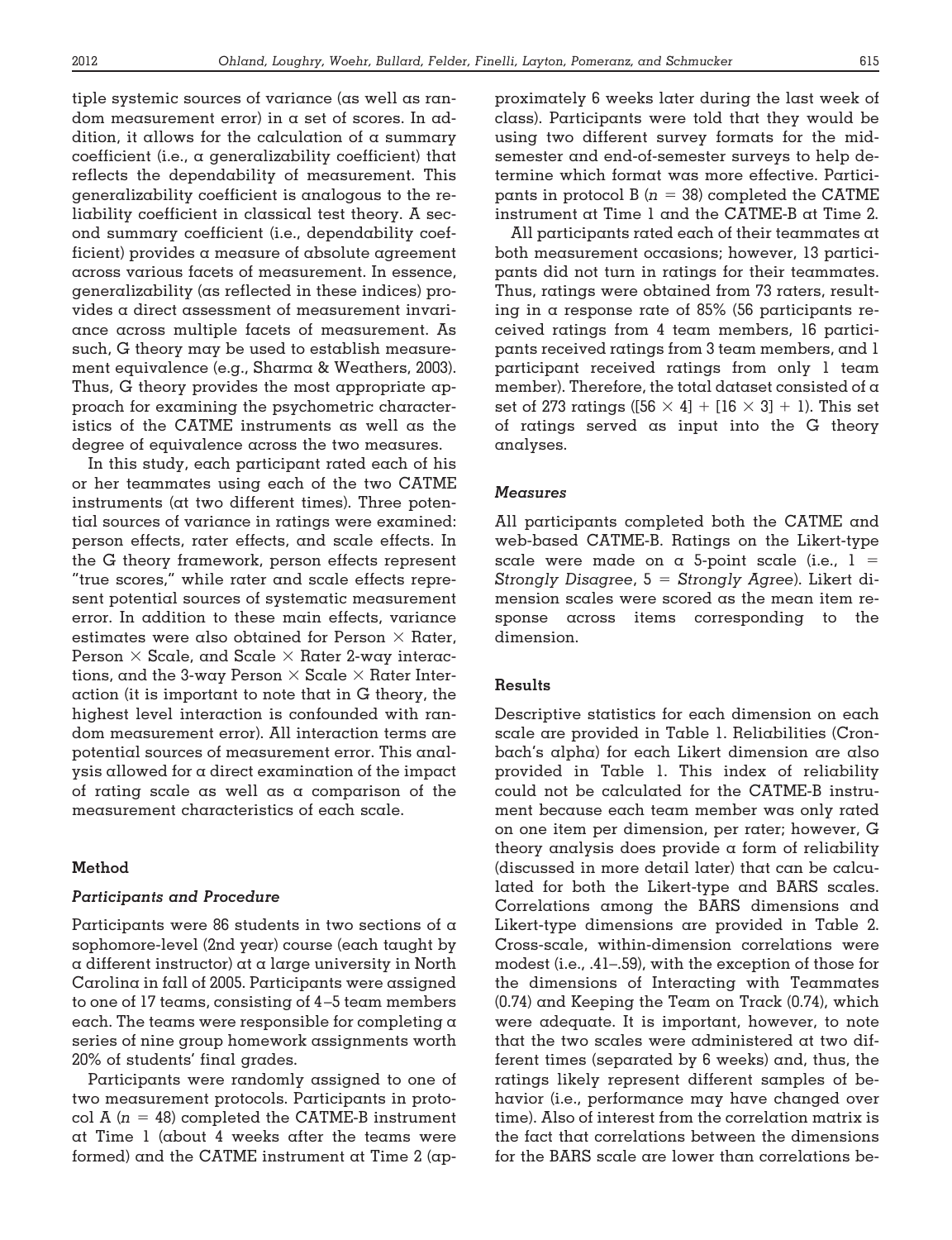|                                                   | N   | Min  | Max  | M    | SD   | $\alpha$ |
|---------------------------------------------------|-----|------|------|------|------|----------|
| <b>Bars</b> scale                                 |     |      |      |      |      |          |
| Contributing to the team's work                   | 260 | 2.00 | 5.00 | 4.59 | 0.62 |          |
| Interacting with teammates                        | 264 | 1.00 | 5.00 | 4.33 | 0.75 |          |
| Keeping the team on track                         | 264 | 1.00 | 5.00 | 4.20 | 0.78 |          |
| Expecting quality                                 | 264 | 1.00 | 5.00 | 4.18 | 0.75 |          |
| Having relevant KSAs                              | 264 | 2.00 | 5.00 | 4.24 | 0.71 |          |
| Likert-type scales <sup><math>\alpha</math></sup> |     |      |      |      |      |          |
| Contributing to the team's work                   | 273 | 1.88 | 5.00 | 4.31 | 0.56 | .90      |
| Interacting with teammates                        | 273 | 2.20 | 5.00 | 4.32 | 0.54 | .91      |
| Keeping the team on track                         | 273 | 2.14 | 5.00 | 4.19 | 0.59 | .87      |
| Expecting quality                                 | 273 | 2.50 | 5.00 | 4.60 | 0.49 | .81      |
| Having relevant KSAs                              | 273 | 2.25 | 5.00 | 4.44 | 0.54 | .78      |

**TABLE 1 Descriptive Statistics for CATME BARS and Likert-Type Scale Dimensions in Study 1**

<sup>a</sup> Likert-type dimension scales were scored as the mean item response across items corresponding to the dimension.

tween dimensions for the Likert scale. This may indicate that the BARS scale offers better discrimination between dimensions than the Likert scale.

G theory analyses were conducted using the MIVQUE0 method by way of the SAS VARCOMP procedure. This method makes no assumptions regarding the normality of the data, can be used to analyze unbalanced designs, and is efficient (Brennan, 2000). Results of the G theory analysis are provided in Table 3. These results support the convergence of the BARS and Likert-type scales. Specifically, the type of scale used explained relatively little variance in responses (e.g., 0% for Interacting with Teammates and Keeping the Team on Track, and 5, 10, and 18% for Having Relevant Knowledge, Skills and Abilities (KSAs), Contributing to the Team's Work, and Expecting Quality, respectively). Also, ratee effects explained

a reasonable proportion of the variance in responses (e.g., 31% for Contributing to the team's work). Generalizability coefficients calculated for each dimension were adequate (Table 3). Note that Table 3 presents two coefficients:  $\rho$  (rho), which is also called the *generalizability coefficient* (the ratio of universe score variance to itself plus relative error variance) and is analogous to a reliability coefficient in classical test theory (Brennan, 2000); and  $\varphi$  (phi), also called the dependability coeffi*cient* (the ratio of universe score variance to itself plus absolute error variance), which provides an index of absolute agreement.

It is important to note that, in this study, rating scale format is confounded with time of measurement. Thus, the variance associated with scale (i.e., the 2-way interactions as well as the main effect) may reflect true performance differences

**TABLE 2 Correlations Among CATME BARS and Likert-Type Scale Dimensions in Study 1**

|    |                                 | Bars scale |     |     |     |     | Likert-type scale |     |     |     |    |
|----|---------------------------------|------------|-----|-----|-----|-----|-------------------|-----|-----|-----|----|
|    |                                 |            | 2   | 3   | 4   | 5   | 6                 | 7   | 8   | 9   | 10 |
|    | Bars scale                      |            |     |     |     |     |                   |     |     |     |    |
| 1  | Contributing to the team's work |            |     |     |     |     |                   |     |     |     |    |
| 2  | Interacting with teammates      | .37        |     |     |     |     |                   |     |     |     |    |
| 3  | Keeping the team on track       | .26        | .44 |     |     |     |                   |     |     |     |    |
| 4  | Expecting quality               | .35        | .51 | .38 |     |     |                   |     |     |     |    |
| 5  | Having relevant KSAs            | .35        | .47 | .50 | .52 |     |                   |     |     |     |    |
|    | Likert-type scale               |            |     |     |     |     |                   |     |     |     |    |
| 6  | Contributing to the team's work | .59        | .63 | .55 | .51 | .65 |                   |     |     |     |    |
| 7  | Interacting with teammates      | .40        | .74 | .66 | .54 | .58 | .71               |     |     |     |    |
| 8  | Keeping the team on track       | .47        | .66 | .74 | .71 | .78 | .80               | .81 |     |     |    |
| 9  | Expecting quality               | .43        | .50 | .52 | .41 | .50 | .68               | .63 | .65 |     |    |
| 10 | Having relevant KSAs            | .73        | .48 | .38 | .44 | .45 | .73               | .57 | .64 | .59 |    |

 $N$ otes.  $N = 260 - 273$ .

Same dimension cross-scale correlations are in bold.

All correlations are significant  $(p < .01)$ .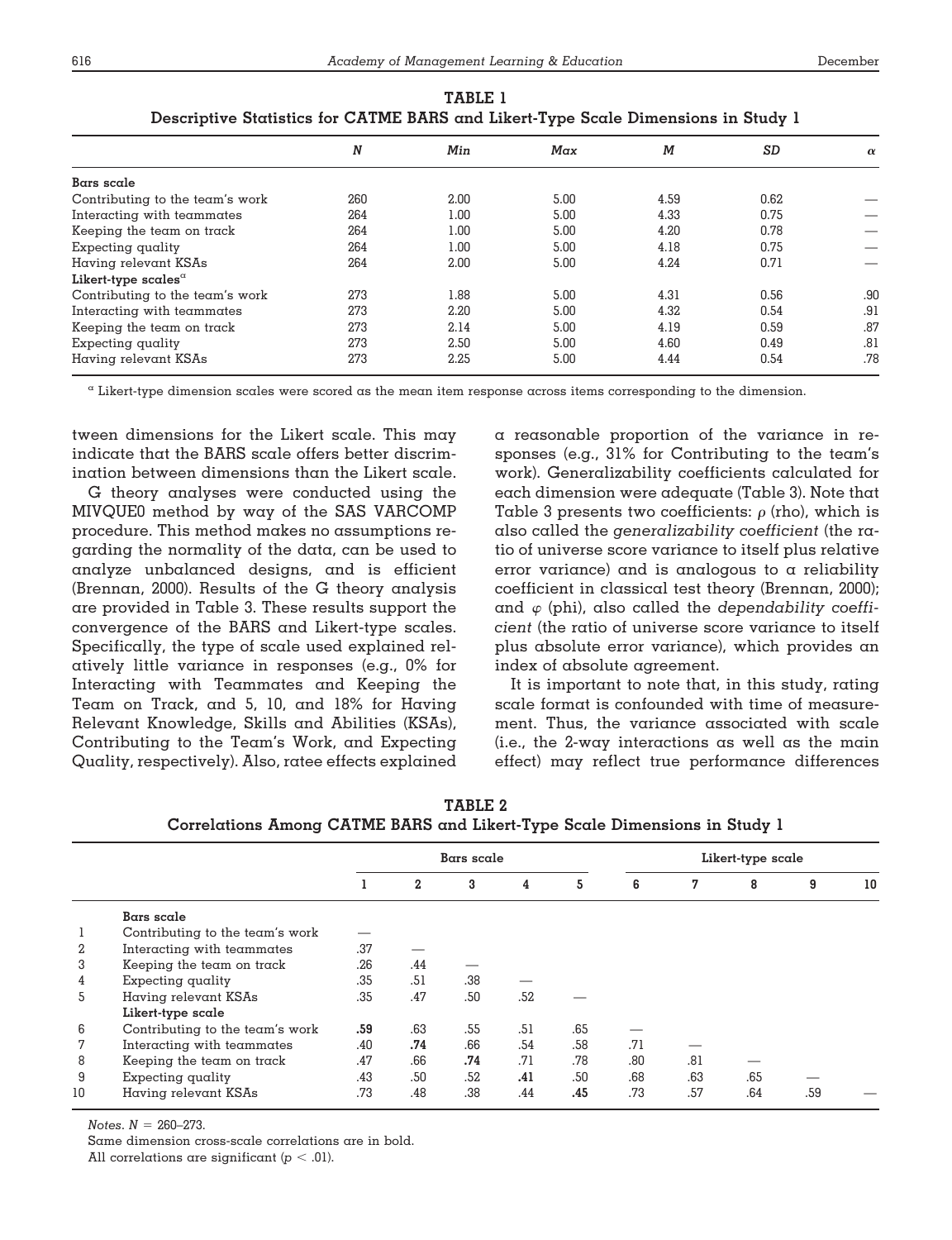|                      |                                       |       | variance estimates and Generalizability Coefficients for Each CATME Dimension in Study 1 |       |                                 |       |                      |       |                                   |       |
|----------------------|---------------------------------------|-------|------------------------------------------------------------------------------------------|-------|---------------------------------|-------|----------------------|-------|-----------------------------------|-------|
| Component            | Contributing<br>to the<br>team's work |       | Interacting<br>with<br>teammates                                                         |       | Keeping<br>the team<br>on track |       | Expecting<br>quality |       | Having<br>relevant<br><b>KSAs</b> |       |
| variance             | Estimate                              | $\%$  | Estimate                                                                                 | $\%$  | Estimate                        | $\%$  | Estimate             | $\%$  | Estimate                          | $\%$  |
| Ratee                | .12                                   | 31.45 | .09                                                                                      | 20.51 | .07                             | 15.19 | .03                  | 6.94  | .06                               | 15.65 |
| Rater                | .04                                   | 11.02 | .14                                                                                      | 33.10 | .19                             | 39.45 | .06                  | 12.24 | .05                               | 11.98 |
| Scale                | .04                                   | 9.95  | .00                                                                                      | 0.00  | .00.                            | 0.00  | .09                  | 18.37 | .02                               | 5.13  |
| Ratee $\times$ Rater | .04                                   | 10.48 | .06                                                                                      | 14.92 | .07                             | 15.61 | .05                  | 10.20 | .06                               | 14.67 |
| Ratee $\times$ Scale | .02                                   | 6.18  | .03                                                                                      | 7.69  | .02                             | 4.43  | .01                  | 1.22  | .02                               | 4.40  |
| Rater $\times$ Scale | .05                                   | 13.44 | .04                                                                                      | 9.32  | .05                             | 10.55 | .17                  | 34.69 | .12                               | 30.07 |
| Error                | .07                                   | 17.47 | .06                                                                                      | 14.45 | .07                             | 14.77 | .08                  | 16.33 | .07                               | 18.09 |
| Total variance       | .37                                   |       | .43                                                                                      |       | .47                             |       | .49                  |       | .41                               |       |
| $\rho$ (rho)         | .85                                   |       | .76                                                                                      |       | .75                             |       | .70                  |       | .75                               |       |
| $\varphi$ (phi)      | .71                                   |       | .64                                                                                      |       | .59                             |       | .31                  |       | .58                               |       |

**TABLE 3 Variance Estimates and Generalizability Coefficients for Each CATME Dimension in Study 1**

 $\n Note. \operatorname{Scale} = \operatorname{BARS}$  vs. Likert-type.

(i.e., differences between the two measurement occasions). As a result, the previous analyses may underestimate the consistency of measurement associated with the CATME. Consequently, we conducted a second set of G theory analyses in which we analyzed the data separately for each scale. The results from the second G theory analysis are presented in Table 4. These results were fairly consistent with the variance estimates provided by the first set of analyses. Generalizability coefficients (similar to estimates of reliability) calculated for each dimension on each scale are also provided in Table 4. These estimates

indicate similar characteristics for both rating scale formats.

# **Discussion of Study 1**

The primary goal of Study 1 was to examine the psychometric characteristics of the CATME-B relative to that of the previously developed CATME instrument. Results indicate that both scales provide relatively consistent measures of the teamwork dimensions assessed.

The results of Study 1 do not, however, address the extent to which the rating scale correlates with

| Component            | Contributing<br>to the<br>team's work |       | Interacting<br>with<br>teammates |       | Keeping<br>the team<br>on track |       | Expecting<br>quality |       | Having<br>relevant<br><b>KSAs</b> |       |
|----------------------|---------------------------------------|-------|----------------------------------|-------|---------------------------------|-------|----------------------|-------|-----------------------------------|-------|
| variance             | Estimate                              | $\%$  | Estimate                         | $\%$  | Estimate                        | $\%$  | Estimate             | %     | Estimate                          | $\%$  |
| Bars scale           |                                       |       |                                  |       |                                 |       |                      |       |                                   |       |
| Ratee                | .14                                   | 36.86 | .17                              | 29.31 | .08                             | 12.77 | .05                  | 8.93  | .05                               | 10.52 |
| Rater                | .11                                   | 30.89 | .20                              | 35.00 | .31                             | 50.90 | .35                  | 60.42 | .27                               | 52.58 |
| $Rate \times Rate$   | .12                                   | 32.25 | .21                              | 35.69 | .22                             | 36.33 | .18                  | 30.65 | .19                               | 36.90 |
| Total variance       | .37                                   |       | .58                              |       | .61                             |       | .57                  |       | .50                               |       |
| $\rho$ (rho)         | .90                                   |       | .87                              |       | .74                             |       | .70                  |       | .70                               |       |
| $\varphi$ (phi)      | .82                                   |       | .77                              |       | .54                             |       | .44                  |       | .48                               |       |
| Likert-type scale    |                                       |       |                                  |       |                                 |       |                      |       |                                   |       |
| Ratee                | .15                                   | 47.60 | .06                              | 20.43 | .09                             | 26.63 | .03                  | 10.64 | .10                               | 37.82 |
| Rater                | .08                                   | 25.88 | .17                              | 60.57 | .17                             | 51.18 | .13                  | 53.19 | .09                               | 31.64 |
| Ratee $\times$ Rater | .08                                   | 26.52 | .05                              | 19.00 | .08                             | 22.19 | .09                  | 36.17 | .08                               | 30.55 |
| Total variance       | .31                                   |       | .28                              |       | .34                             |       | .24                  |       | .28                               |       |
| $\rho$ (rho)         | .93                                   |       | .90                              |       | .91                             |       | .70                  |       | .91                               |       |
| $\varphi$ (phi)      | .88                                   |       | .67                              |       | .74                             |       | .49                  |       | .83                               |       |

| TABLE 4                                                 |
|---------------------------------------------------------|
| Variance Estimates and Generalizability Coefficients by |
| Scale Type for Each CATME Dimension in Study 1          |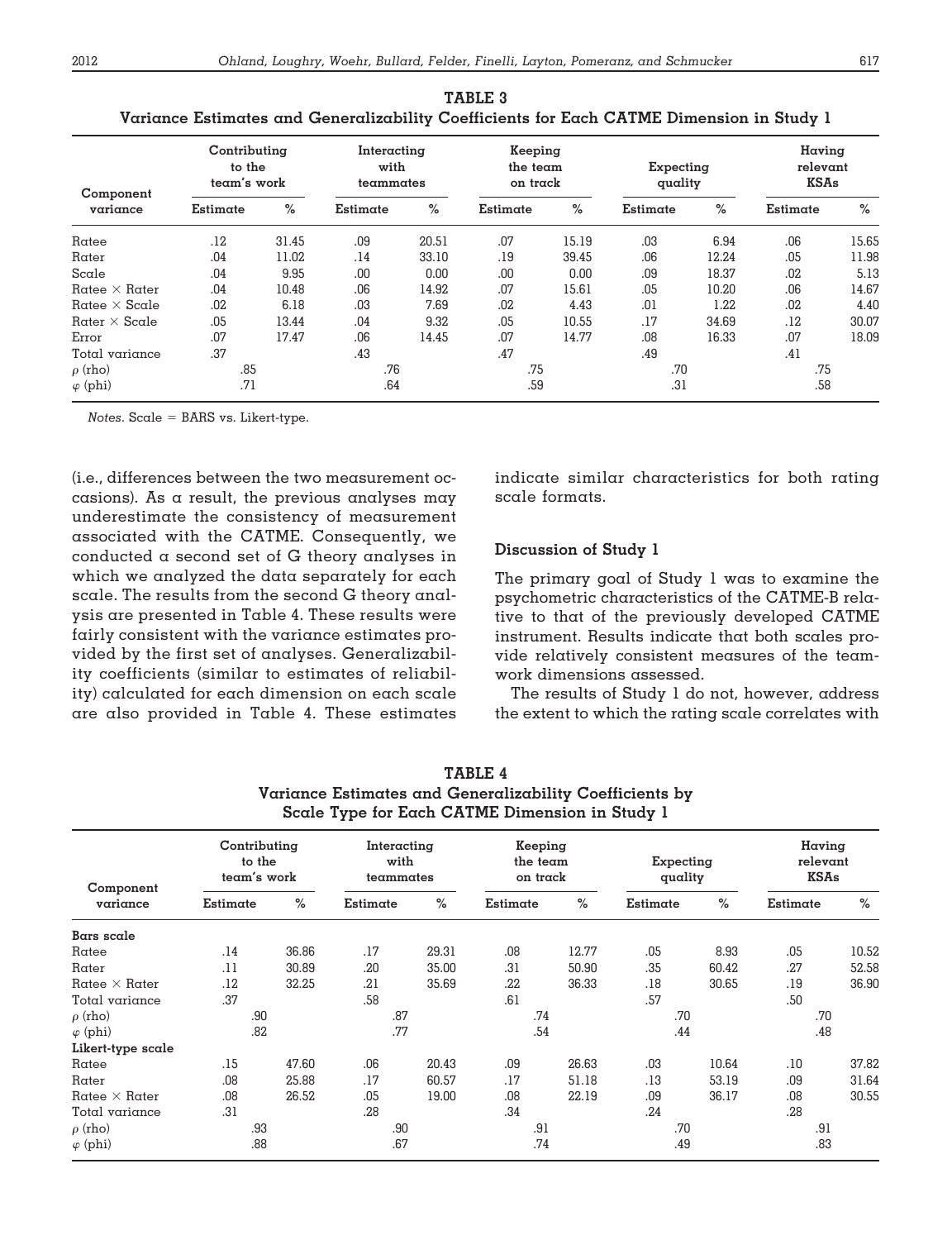external variables of interest. Therefore, we conducted a second study.

# **STUDY 2: EXAMINING THE VALIDITY OF THE CATME-B MEASURE**

The objective of Study 2 was to examine the extent to which the CATME-B ratings were related to course grades and the peer-evaluation scale created by Van Duzer and McMartin (2000). We chose this instrument as a comparison because it was well designed and a group of scholars at several prominent universities (Arizona State, University of Massachusetts, Dartmouth, University of Alabama, Rose-Hulman Institute of Technology, University of Wisconsin, and Texas A&M) were advocating for more consistency in the assessment of team skills and felt that the Van Duzer and McMartin instrument was suitable. These were scholars in the engineering education community who were trying to find a solution for accreditation requirements that programs demonstrate that students can work effectively in teams (ABET, 2000). The Van Duzer and McMartin instrument has been cited in a number of published studies, but none used the instrument in the research.

In this study, we expect  $\alpha$  high degree of convergence between the two peer-evaluation measures, both in terms of overall ratings and individual items. In addition, it is important to note that the Van Duzer and McMartin (2000) instrument was developed as a general measure of "teamwork skills" and is scored as a single overall scale; whereas, the CATME-B specifies five different dimensions of teamwork. Thus, it is difficult to posit specific hypotheses with respect to the individual items comprising the Van Duzer and McMartin instrument. Nonetheless, we expect: (a) significant correlations between the majority of Van Duzer and McMartin items and the CATME-B dimensions, and (b) a differential pattern of relationships across the five CATME-B dimensions.

We further expect that both measures will be significantly related to final course grades in courses requiring team activity. The reason is that individuals' performance on teamwork and overall performance tend to be correlated because general mental ability, conscientiousness, and interpersonal skills facilitate both types of work (Neuman & Wright, 1999; Offerman, Bailey, Vasilopoulos, Seal, & Sass, 2004; Stevens & Campion, 1999). In addition, course grades are influenced by team performance in courses requiring teamwork, and so, if the peer-evaluation measures more effective team contributions, the teams should perform better and earn higher grades on the teamwork portion of the grade. Furthermore, one dimension of the CATME-B scale measures whether team members have the knowledge, skills, and abilities (KSAs) to contribute to the team, which should be similar to the KSAs needed to do well in the course.

# **Method**

# *Participants and Procedure*

Participants in this study were 104 students enrolled in four discussion sections of a freshmanlevel (1st year) course at a large university in Michigan during the fall 2005 semester. We chose this course because 40% of each student's grade was based on team-based projects. All participants were assigned to 5-member teams based upon a number of criteria, including grouping students who lived near one another and matching teammember schedules. Six students were excluded from the final data analysis due to missing data; thus, the effective sample size was 98, which resulted in a response rate of 94%.

As part of their coursework, students worked on a series of team projects over the course of the semester. All participants were required to provide peer-evaluation ratings of each of their teammates at four times, which occurred during Weeks 5, 8, 11, and 13 of the semester. Teams were randomly assigned to one of two groups, which determined the order in which they received the instruments. All participants completed two administrations of the CATME-B (CATME-B 1 and CATME-B 2) and two administrations of the Van Duzer and McMartin instrument (VM 1 and VM 2). Group A participants used the Van Duzer and McMartin measure to provide ratings at Times 1 and 3 and the CATME-B measure at Times 2 and 4. Group B participants used the CATME-B measure to provide ratings at Times 1 and 3 and the Van Duzer and McMartin measure at Times 2 and 4. When all scores on a particular measure are aggregated, the sample includes data collected at all four time points and data from both groups of participants. This approach controls for group differences, changes in the measured characteristics with time, and order effects, such as novelty.

# *Measures*

**CATME-B.** Participants used the web-based CATME-B measure to provide two sets of peer evaluations. As in Study 1, there was a high degree of intercorrelation among the five CATME performance dimensions (mean  $r = .76$ ). Consequently, we formed a composite index representing an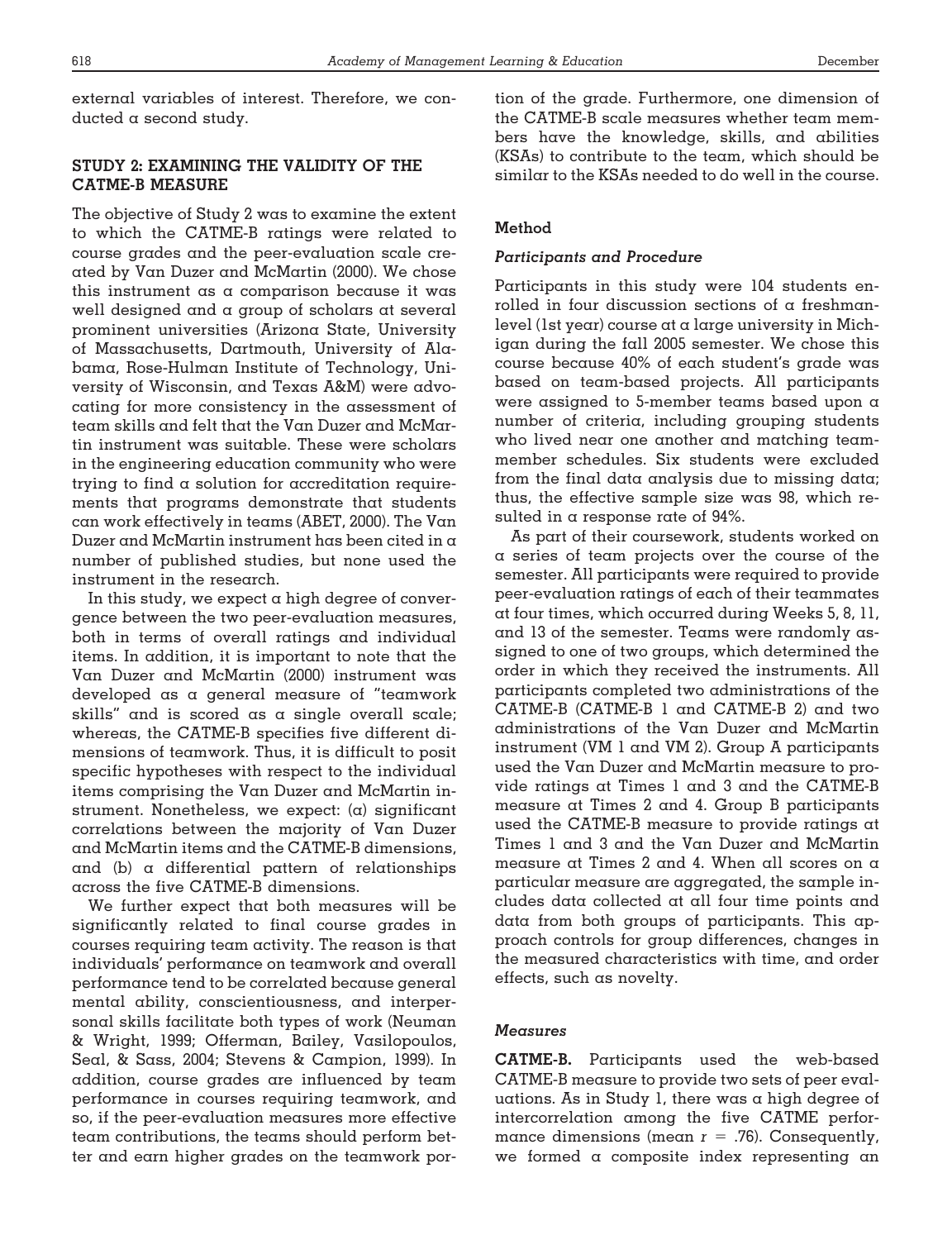overall rating as the mean rating across the five dimensions (coefficient  $\alpha$  = .94). In addition, the correlation between the CATME rating composite across the two administrations was .44. We averaged the composite measures from the two administrations to form an overall CATME rating composite for each participant.

**Van Duzer and McMartin (VM) Scale.** The peerevaluation measure presented by Van Duzer and McMartin (2000) is comprised of 11 rating items. Respondents provided ratings on 4-point scales of agreement (1 = Disagree, 2 = Tend to Disagree, 3 = Tend to Agree, 4 = Agree). Examination of the interitem correlations indicated a high degree of overlap across items (mean  $r = .48$ ). Thus, we formed a composite score as the mean rating across the 11 items. The coefficient alpha for the composite was .91. The composite scores from first and second VM administrations had a correlation of .55. We averaged the composite measures from the two administrations to form an overall VM rating composite for each participant.

**Course Grades.** Final course grades were based upon a total of 16 requirements. Each requirement was differentially weighted such that the total number of points obtainable was 1,000. Of the total points, up to 50 points were assigned on the basis of class participation, which was directly influenced by the peer evaluations. Thus, we excluded the participation points from the final course score, resulting in a maximum possible score of 950.

### **Results**

Descriptive statistics and intercorrelations for all study variables are presented in Table 5. It is interesting to note that, for both the CATME-B and VM, ratings decreased between the first and second administration. We next examined the correlation of each of the two overall rating composites with final course grades. As expected, both the CATME-B and VM measures were significantly related to final course grades  $(r = .51$  for the CATME-B;  $r = .60$  for the VM). It is also interesting that the correlation between the composite peer ratings and the final course score increases as the semester progresses. The peer rating correlates with final course score .27 at administration 1 with the CATME-B; .38 at administration 1 with the VM scale; .54 at administration 2 with the CATME-B; and .61 at administration 2 with the VM scale. In addition, the overall mean ratings decrease over administrations, while rating variability increases.

The results indicate a high level of convergence between the  $\mathtt{CATME\text{-}B}$  and VM composites ( $r = .64,$  $p < .01$ ). In addition, the five components that make up the CATME ratings demonstrated differential relationships with the eleven individual VM items (with correlations ranging from  $-.14$  to .67.  $M = .30;$  $MDN = .30; SD = .28$ ). Thus, we also examined this set of correlations for coherence. As can be seen in Table 6, the pattern of correlations was highly supportive of convergence across the two measures. Specifically, all of the VM items (with the exception of item 6) demonstrated significant correlations with one or more of the CATME items. The VM items appear to be most highly related, however, to the "Contributing to the Team's Work" CATME dimension.

#### **Discussion of Study 2**

The results of Study 2 provide additional validity evidence for the CATME-B scale. As expected, the CATME-B scale demonstrates a high degree of convergence with another published peer-evaluation measure and a significant relationship with final course grades in a course requiring a high level of

|                      | М      | SD    | CATME-B $1^{\alpha}$ | CATME-B $2b$ | CATME-B<br>composite | VM $1^{\alpha}$ | VM $2b$ | VM<br>composite | Course<br>points |
|----------------------|--------|-------|----------------------|--------------|----------------------|-----------------|---------|-----------------|------------------|
| CATME-B $1^{\alpha}$ | 4.20   | .38   |                      |              |                      |                 |         |                 |                  |
| CATME-B $2b$         | 4.07   | .59   | .44                  |              |                      |                 |         |                 |                  |
| CATME-B composite    | 4.14   | .41   | .77                  | .91          |                      |                 |         |                 |                  |
| VM $l^{\alpha}$      | 3.72   | .19   | .53                  | .53          | .62                  |                 |         |                 |                  |
| VM $2^{\rm b}$       | 3.64   | .37   | .30                  | .58          | .55                  | .55             |         |                 |                  |
| VM composite         | 3.68   | .25   | .42                  | .63          | .64                  | .79             | .95     |                 |                  |
| Course points        | 822.74 | 53.55 | .27                  | .54          | .51                  | .38             | .61     | .60             |                  |

**TABLE 5 Descriptive Statistics for and Correlations Among All Study Variables in Study 2**

 $N$ otes.  $N = 98$ .

 $\alpha$  First administration.

**b** Second administration.

All correlations are significant  $(p < .01)$ .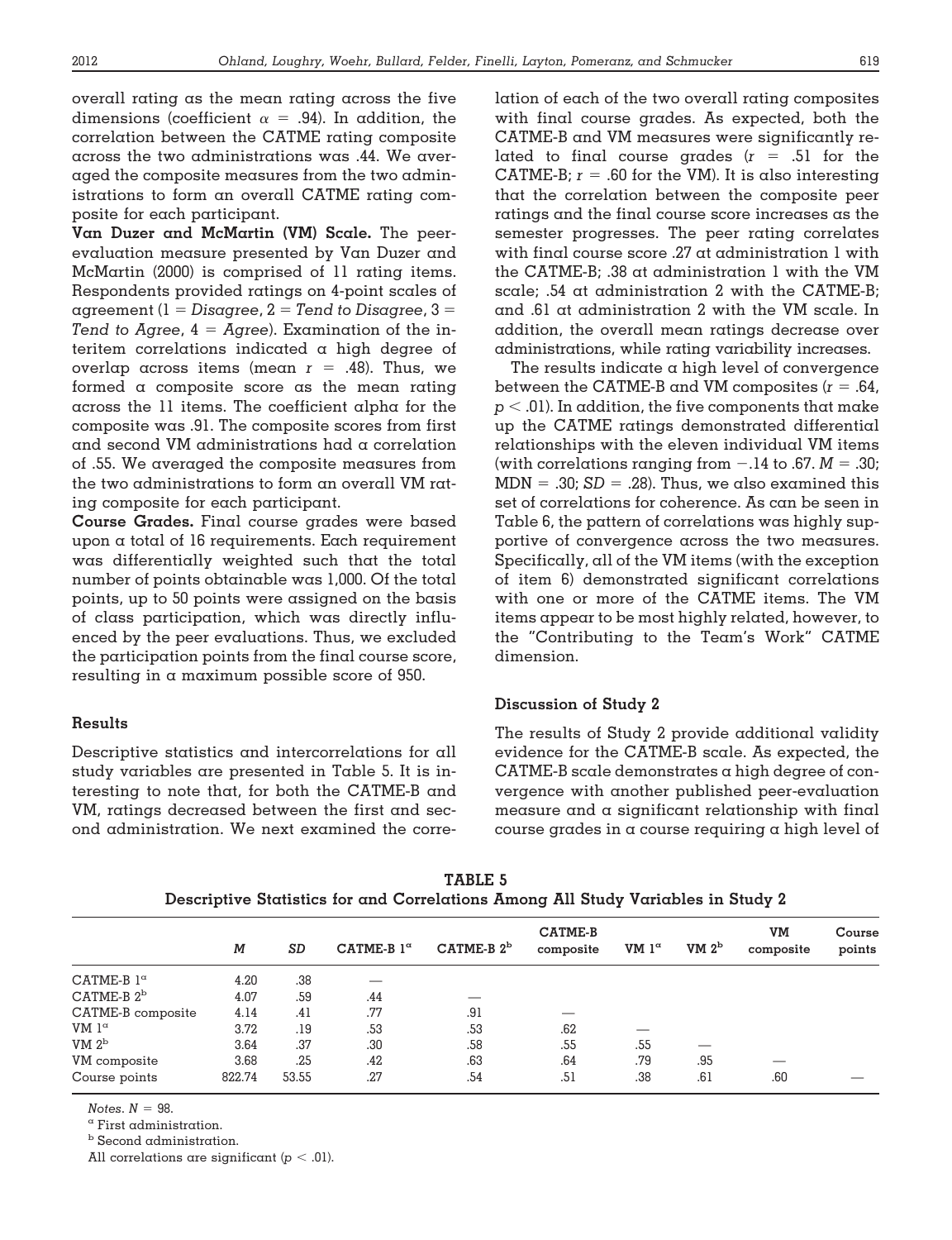|  | TABLE 6 |                                                                 |
|--|---------|-----------------------------------------------------------------|
|  |         | Correlations Between VM Items and CATME-B Dimensions in Study 2 |

|    |                                                                    | <b>CATME-B Dimensions</b>             |                                  |                                 |                      |                                   |  |
|----|--------------------------------------------------------------------|---------------------------------------|----------------------------------|---------------------------------|----------------------|-----------------------------------|--|
|    | <b>VM</b> items                                                    | Contributing<br>to the<br>team's work | Interacting<br>with<br>teammates | Keeping<br>the team<br>on track | Expecting<br>quality | Having<br>relevant<br><b>KSAs</b> |  |
|    | Failed to do an equal share of the work. $(R)$                     | .57                                   | $.44$ **                         | $.49***$                        | $.38***$             | .43 <sup>2</sup>                  |  |
|    | Kept an open mind/was willing to consider other's ideas.           | .17                                   | $.37$ <sup>**</sup>              | .13                             | .02                  | .14                               |  |
| 3  | Was fully engaged in discussions during meetings.                  | $.56$ **                              | $.47$ <sup>**</sup>              | $.51$ <sup>**</sup>             | $.34$ **             | $.46$ **                          |  |
|    | Took $\alpha$ leadership role in some aspects of the project.      | $.65$ **                              | $.45$ **                         | .57                             | $.42^{*}$            | $.54$ **                          |  |
| 5  | Helped group overcome differences to reach effective solutions.    | $.64$ <sup>*</sup>                    | $.59$ **                         | .63                             | $.49**$              | $.62$ **                          |  |
| 6  | Often tried to excessively dominate group discussions. (R)         | $-.11$                                | .05                              | $-.07$                          | $-.14$               | $-.07$                            |  |
|    | Contributed useful ideas that helped the group succeed.            | $.66$ **                              | $.52**$                          | $.64$ **                        | $.48**$              | $.54*$                            |  |
| 8  | Encouraged group to complete the project on $\alpha$ timely basis. | $.55$ **                              | $.37***$                         | $.51$ <sup>**</sup>             | $.32***$             | $.37***$                          |  |
| 9  | Delivered work when promised/needed.                               | $.55$ **                              | $.40$ **                         | $.45$ **                        | $.41$ <sup>**</sup>  | $.29$ $\degree$                   |  |
| 10 | Had difficulty negotiating issues with members of the group. $(R)$ | $.23*$                                | $.27\degree$                     | $.31$ <sup>**</sup>             | .09                  | .17                               |  |
|    | Communicated ideas clearly/effectively.                            | .67                                   | $.57$ **                         | $.64$ <sup>*</sup>              | $.45$ **             | $.59**$                           |  |

 $Note. N = 398.$ 

 $p^*p < .05$ . \*\**p*  $< .01$ .

team interaction. It should also be noted the CATME-B instrument offers a more efficient measure of peer performance than does the Van Duzer and McMartin (2000) instrument. That is, the CATME-B measure requires five ratings per teammate versus eleven ( $\alpha$  difference that is quickly compounded as the number of teammates or times of measurement increase) and offers more differentiation across multiple aspects of performance.

# **STUDY 3: CATME SCORES AS PREDICTORS OF TEAMMATES' ATTITUDES**

The final study examines how the peer ratings that students receive on the CATME-B instrument are related to teammates' attitudes toward the students. We expected that scores on the CATME-B would be positively associated with the degree to which teammates like the student and would want to work with the student again. These are important outcomes of team-members' contributions and behaviors. Student teams sometimes barely hold together to finish a one-semester project; yet in the workplace, *team viability*, which is the ability of teams to continue working cooperatively, is an important dimension of team effectiveness (Hackman, 1987). It is, therefore, important that students learn to cooperate in ways that create sustainable working relationships.

Research has found that liking and interpersonal attraction are related to team viability and team-member satisfaction (Barrick, Stewart, Neubert, & Mount, 1998). Workload sharing (similar to the CATME-B dimension "Contributing to the Team's Work"), and communication and flexibility (related to the CATME-B dimensions of "Interacting with Teammates" and "Keeping the Team on Track") are highly correlated with social cohesion (meaning that team members want to stay in the group), and social cohesion is a good predictor of team viability (Barrick et al., 1998).

We, therefore, expected that there would be variation in the pattern of correlations among the five dimensions of CATME-B and students' liking of their teammates and the degree to which they would want to work with that teammate again. For example, we thought that the correlation between students' scores on "Interacting with Teammates" would be the strongest predictor of whether they liked the student because high scores on that dimension of CATME-B would indicate interpersonal effectiveness, which would make someone more pleasant to be around. We expected that scores on "Contributing to the Team's Work" would be positively associated with teammates wanting to work with the student again because a peer who contributes a high quantity and quality of work increases the chances of the team getting a good grade and reduces the workload for teammates.

# **Method**

# *Participants and Procedure*

Participants were 570 students working in 113 teams of 3–7 people (mode  $=$  3) in 19 sections of

 $(R)$  = reverse scored.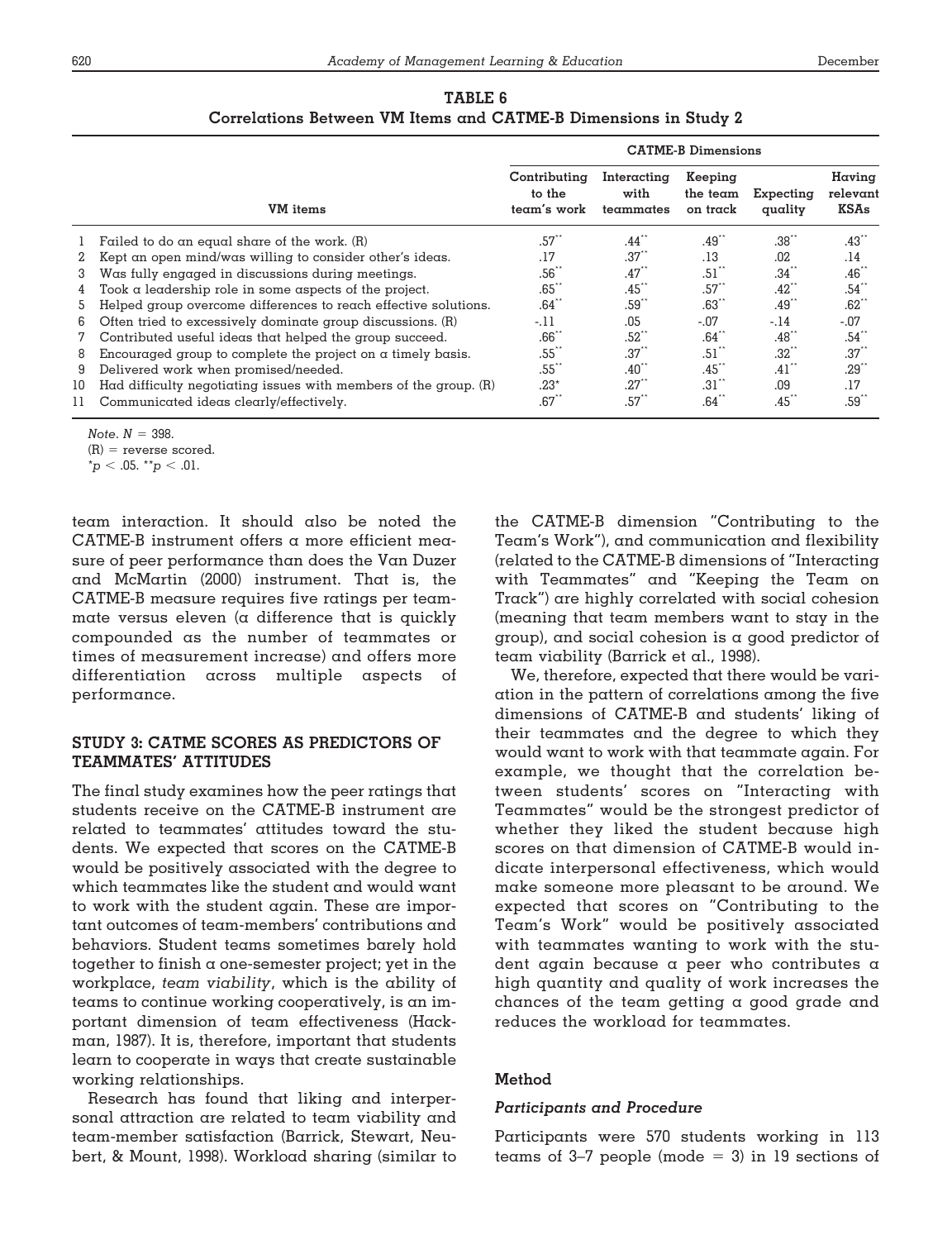junior- and senior-level (3rd and 4th year) management and marketing courses at a large university in Georgia between fall 2007 and summer 2010. Students completed the CATME-B instrument online as part of the requirements for teamwork in their classes. Students were asked follow-up questions on-line to measure the dependent variables.

# *Measures*

**Liking.** We used two items from Jehn and Mannix  $(2001)$  and created a third item to measure the extent to which teammates like the student. These were (1) I like this person as an individual; (2) I consider this person to be a friend; and  $(3)$  I enjoy spending time with this person. Students answered using the scale: 1 = Strong*ly Disagree,* 2 = *Disagree*, 3 - *Neither Agree nor Disagree*, 4 - *Agree*, 5 - *Strongly Agree*. The coefficient alpha for these items was .86.

**Future.** We created three items to measure the extent to which teammates would want to work with the student again in the future. These were (1) I would gladly work with this individual in the future; (2) If I were selecting members for  $\alpha$  future work team, I would pick this person; and (3) I would avoid working with this person in the future (reverse scored). The response choices were the same as above. The coefficient alpha for these items was .92.

# **Results**

For our analysis, we only used data for which we had at least three teammates' ratings of an individual team member (self-ratings were not used), which resulted in  $\alpha$  sample size of 358. We conducted an exploratory factor analysis with the six items for Future and Liking and the items loaded as expected on two separate factors. Descriptive statistics and intercorrelations for all study variables are presented in Table 7.

We then computed  $\alpha$  mean (across teammates) rating on each of the five CATME-B dimensions for each ratee. Next, we regressed both the "Liking" composite and the "Future" composite on the set of mean ratings for the five CATME-B dimensions. Results of the regression analyses are presented in Table 8. As expected, ratings on the five CATME-B dimensions accounted for a significant proportion of variance in both the "Liking"  $(R^2=.26)$  and "Future" ( $R^2 = .58$ ) composites. Interestingly, the ratings accounted for significantly more variance in the "Future" composite than the "Liking" composite. This suggests that peers might base their intentions to work with an individual again more on the quality of work in the present group than whether they like the individual.

As expected, different dimensions of CATME-B had different relationships with the dependent variables. "Interacting with Teammates" ( $\beta = .16$ ,  $p <$  .05) and "Keeping the Team on Track" ( $\beta$  = .25,  $p < .05$ ) were significant predictors of teammates "Liking" the student. The results were stronger for the "Future" variable. "Contributing to the Team's Work" ( $\beta$  = .45,  $p <$  .01) and "Interacting with Teammates" ( $\beta$  = .26,  $p < .01$ ) were significant predictors of teammates wanting to work with that student again in the "Future."

#### **Discussion of Study 3**

The results of Study 3 provide evidence for the predictive validity of the CATME-B instrument. The study showed that scores on different dimensions of the CATME-B have different relationships with teammates' attitudes toward students in two important areas: liking the students and wanting to work with them again in the future. The finding that teammates who were rated higher on "Keeping the Team on Track," were more liked by their teammates was somewhat surprising. "Keeping the Team on Track" involves monitoring teammates and the external environment for conditions

| TABLE 7                                                                          |  |
|----------------------------------------------------------------------------------|--|
| Descriptive Statistics for and Correlations Among All Study Variables in Study 3 |  |

| М<br>SD<br>2<br>3<br>6<br>4<br>4.22<br>.69<br>1.00<br>l. Future composite<br>4.25<br>2. Liking composite<br>.63<br>.47<br>1.00<br>3. Contributing to the team's work<br>4.02<br>.62<br>.39<br>.74<br>1.00<br>4. Interacting with teammates<br>4.05<br>.66<br>.53<br>.38<br>.71<br>$1.00\,$<br>3.99<br>.72<br>5. Keeping the team on track<br>.56<br>.68<br>.82<br>1.00<br>.40<br>.37<br>.77<br>4.06<br>.61<br>.75<br>.65<br>6. Expecting quality<br>.54<br>1.00<br>7. Having relevant KSAs<br>4.17<br>.65<br>.51<br>.77<br>.70<br>.61<br>.33<br>.78 |  |  |  |  |      |
|-----------------------------------------------------------------------------------------------------------------------------------------------------------------------------------------------------------------------------------------------------------------------------------------------------------------------------------------------------------------------------------------------------------------------------------------------------------------------------------------------------------------------------------------------------|--|--|--|--|------|
|                                                                                                                                                                                                                                                                                                                                                                                                                                                                                                                                                     |  |  |  |  |      |
|                                                                                                                                                                                                                                                                                                                                                                                                                                                                                                                                                     |  |  |  |  |      |
|                                                                                                                                                                                                                                                                                                                                                                                                                                                                                                                                                     |  |  |  |  |      |
|                                                                                                                                                                                                                                                                                                                                                                                                                                                                                                                                                     |  |  |  |  |      |
|                                                                                                                                                                                                                                                                                                                                                                                                                                                                                                                                                     |  |  |  |  |      |
|                                                                                                                                                                                                                                                                                                                                                                                                                                                                                                                                                     |  |  |  |  |      |
|                                                                                                                                                                                                                                                                                                                                                                                                                                                                                                                                                     |  |  |  |  |      |
|                                                                                                                                                                                                                                                                                                                                                                                                                                                                                                                                                     |  |  |  |  | 1.00 |

 $Note. N = 358.$ 

All correlations are significant  $(p < .01)$ .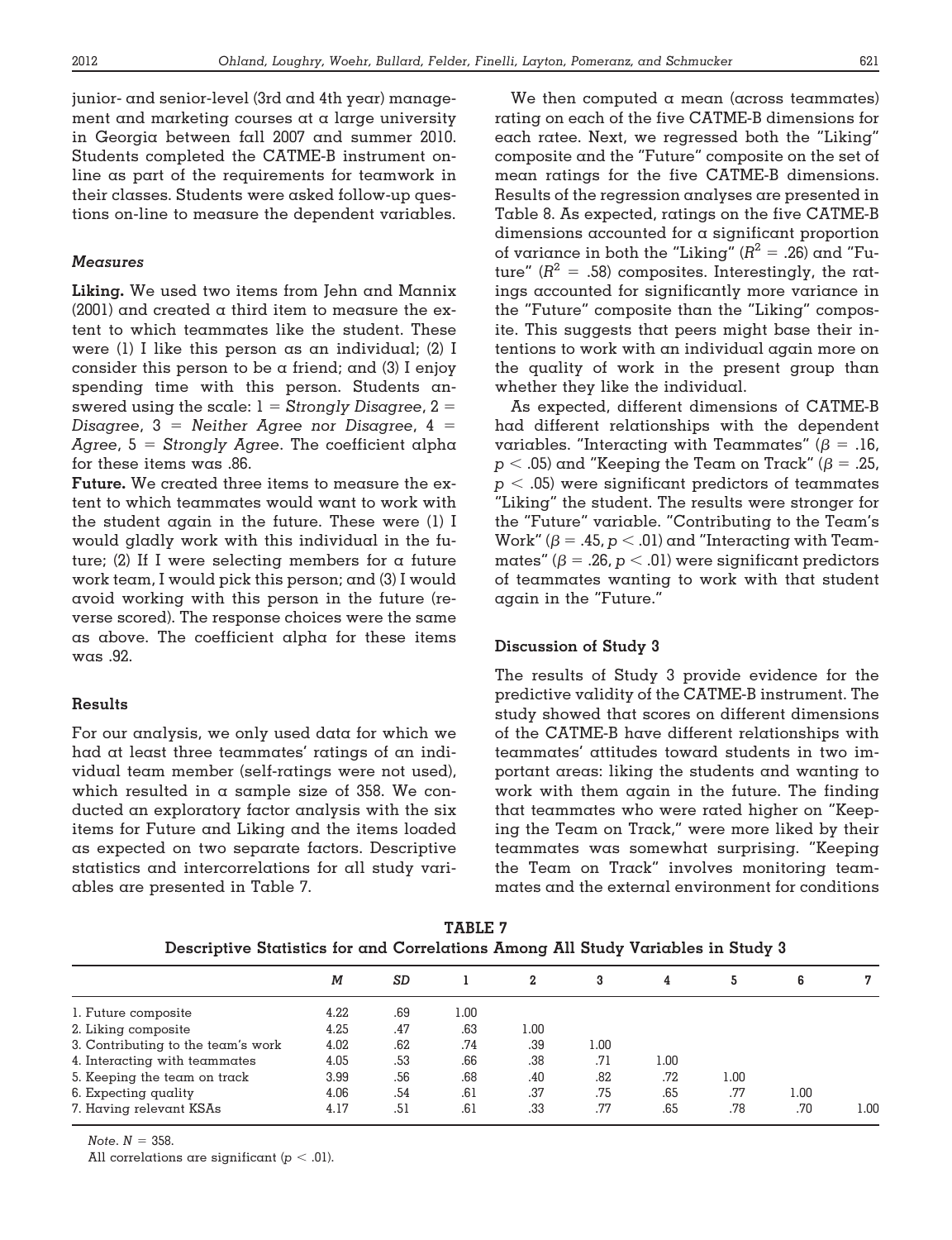| Dependent variable | Independent variables           | R    | $R^2$ | Beta      |
|--------------------|---------------------------------|------|-------|-----------|
| Liking composite   |                                 |      |       |           |
|                    | Contributing to the team's work |      |       | .158      |
|                    | Interacting with teammates      |      |       | $.159*$   |
|                    | Keeping the team on track       |      |       | $.248*$   |
|                    | Expecting quality               |      |       | .118      |
|                    | Having relevant KSAs            |      |       | $-.140$   |
|                    |                                 | .509 | .259  |           |
| Future composite   |                                 |      |       |           |
|                    | Contributing to the team's work |      |       | $.452**$  |
|                    | Interacting with teammates      |      |       | $.265***$ |
|                    | Keeping the team on track       |      |       | .113      |
|                    | Expecting quality               |      |       | .039      |
|                    | Having relevant KSAs            |      |       | $-.044$   |
|                    |                                 | .760 | .578  |           |

**TABLE 8 Regression Equations for Study 3**

*Note.*  $p < .05$ . \*\* $p < .01$ .

that could affect the team's success and taking action, such as providing constructive feedback when problems are discovered. We often hear anecdotally from our students that they are reluctant to monitor their teammates and to discuss problems with them for fear of creating social conflict and being disliked. Therefore, we speculate that perhaps it is when team members like one another and feel comfortable with their relationship with each other that they might feel freer to engage in monitoring and feedback behaviors that might be more stressful if the relationship were not as strong.

The strongest predictor of teammates wanting to work with a student again was, not surprisingly, ratings on "Contributing to the Team's Work." Having teammates who do a large quantity and quality of work makes it easier for students to earn high grades with less effort, and team members who score high in this area are not the low contributors who are often resented for their "free riding." Scores on "Interacting with Teammates" also strongly predicted the degree to which teammates would want to work with the student again. Students who do well in this area would make the teamwork experience more pleasant and make others feel more valued.

# **GENERAL DISCUSSION**

In the work reported here, we developed and tested a behaviorally anchored rating scale version (CATME-B) of the previously published Comprehensive Assessment of Team Member Effectiveness (CATME). This instrument is for self- and peer evaluation by team members and may be useful to instructors who use team learning methods and need a relatively short and simple instrument that is closely aligned with the literature on teammember effectiveness. The instrument uses behavioral descriptions to anchor three levels of performance in five categories of team-member performance.

In general, our results provide a high level of support for the CATME-B instrument as a peerevaluation measure. Specifically, the instrument demonstrates equivalent psychometric characteristics to the much longer Likert version of CATME. In addition, it demonstrates a high degree of convergence with another peer-evaluation measure and a significant relationship with final course grades in a course requiring a high level of team interaction. Ratings on the instrument are also associated with the degree to which teammates like the student and would want to work with him or her in the future.

# **Features Added to Enhance Usability**

Because the initial testing of CATME-B showed that the instrument was viable, we created additional features to make the on-line system a more useful tool for students and instructors. Security features were added so that team members could complete the survey from any computer with Internet access using a password-protected log-in, increasing both convenience and privacy for students. This matters because research shows that it is important for peer evaluations to be confidential (Bamberger, Erev, Kimmel, & Oref-Chen, 2005).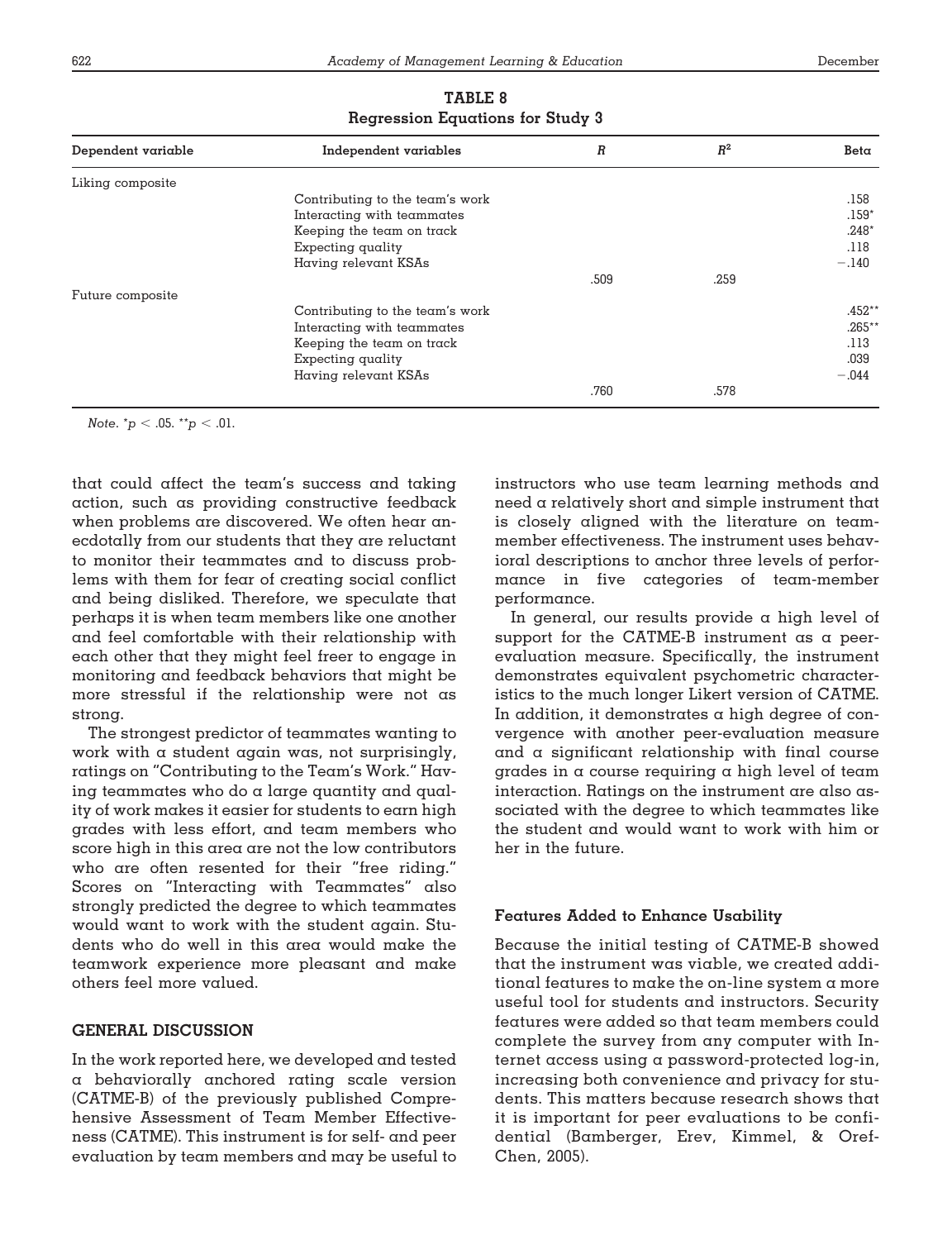A comments field was added so that students could type comments that are only visible to their instructors. Instructors could insist that their students use the comments field to justify their ratings, in order to increase accountability for providing accurate ratings (Mero, Guidice, & Brownlee, 2007). Comments can also facilitate discussions between instructors and students.

To lessen the time required for instructors to review and interpret the data, the system calculates average ratings for each student in each of the five CATME categories, compares those to the team average, and computes a ratio of each team member's score to the team average. This results in "grade adjustment factors" (two scores are computed— one that includes the self-rating one that does not). Instructors can use one of these scores to adjust grades, providing an alternative for the many instructors who have used point-distribution systems in the past. Instructors who do not use the scores for grading can quickly scan them to see which students had high or low ratings relative to their teammates.

The system flags seven "exceptional conditions" in the rating patterns that may warrant the instructor's attention. Some are team-level situations, such as patterns indicating that the team has experienced conflict or split into cliques. Others are individual-level situations, such as high- or lowperforming team members or situations in which a team member rates him- or herself high and all teammates low.

Instructors can use the system to electronically provide feedback to students. It provides a visual display of the student's self-rating, the average of how teammates rated the student, and the team average for each of the five categories measured by the instrument. Instructors control whether and when they release this feedback to their students.

To familiarize students with the BARS rating format and the teamwork behaviors measured by the CATME-B instrument, we developed a practicerating exercise. Students rate four fictitious team members whose performance is described in written scenarios and then receive feedback on how their ratings compare to those of expert raters. Repeated use of a peer-evaluation system increases students' confidence and skills in rating their peers (Brutus, Donia, & Ronen, In press). The practice-rating exercise should help students to improve their confidence and rating skill before they rate their actual teammates. As noted below, an important area for future research is to develop web-based rater training and team-skills training to expand the potential for this instrument to positively impact student learning.

To provide additional support for managing teamwork, the web interface links with the Team-Maker tool. Instructors choose the criteria they will use to assign students to teams and how each will be weighted. Team-Maker collects the information from students, creates teams, and gives students the names and e-mail addresses of their teammates and the times that team members said they would be available for meetings (Layton, Loughry, Ohland, & Ricco, 2010).

The new instrument and added features appear to meet the need for a practical peer-rating tool that instructors find useful. More than 2,600 faculty users (over 20% of whom are in business-related disciplines) at over 575 universities currently use the system. More than 120,000 unique students have used the system; many of whom have used it in multiple courses. Instructors who want to use the system can request a free account at www.catme.org.

#### **Implications for Management Education**

By offering practical solutions for problems that instructors and students face when they are involved with teamwork, we believe that this tool meets the challenge issued by Bell (2010: 7) to engage in work that will "matter beyond citations and impact factors." The tool has the potential to make teamwork in management classes less frustrating for students and instructors, teach students about teamwork, and, by reducing teamwork problems that interfere with learning, facilitate learning about other management topics.

This system can also facilitate teamwork in other higher education disciplines. Because management is the discipline to which people from many fields turn for science-based advice on how to manage people and workflow, and management scholars conduct a large amount of the research on teamwork, it is appropriate for management education research to provide solutions that can also apply to other educational contexts.

# **Challenges, Limitations, and Future Research Needs**

Our results reflect several problems that are familiar in peer-evaluation research. Although we designed the instrument so that  $\alpha$  "3" score would be satisfactory performance and a "5" would be excellent performance, the average score for all five dimensions was approximately 4.2 across our three studies. Students in these studies did not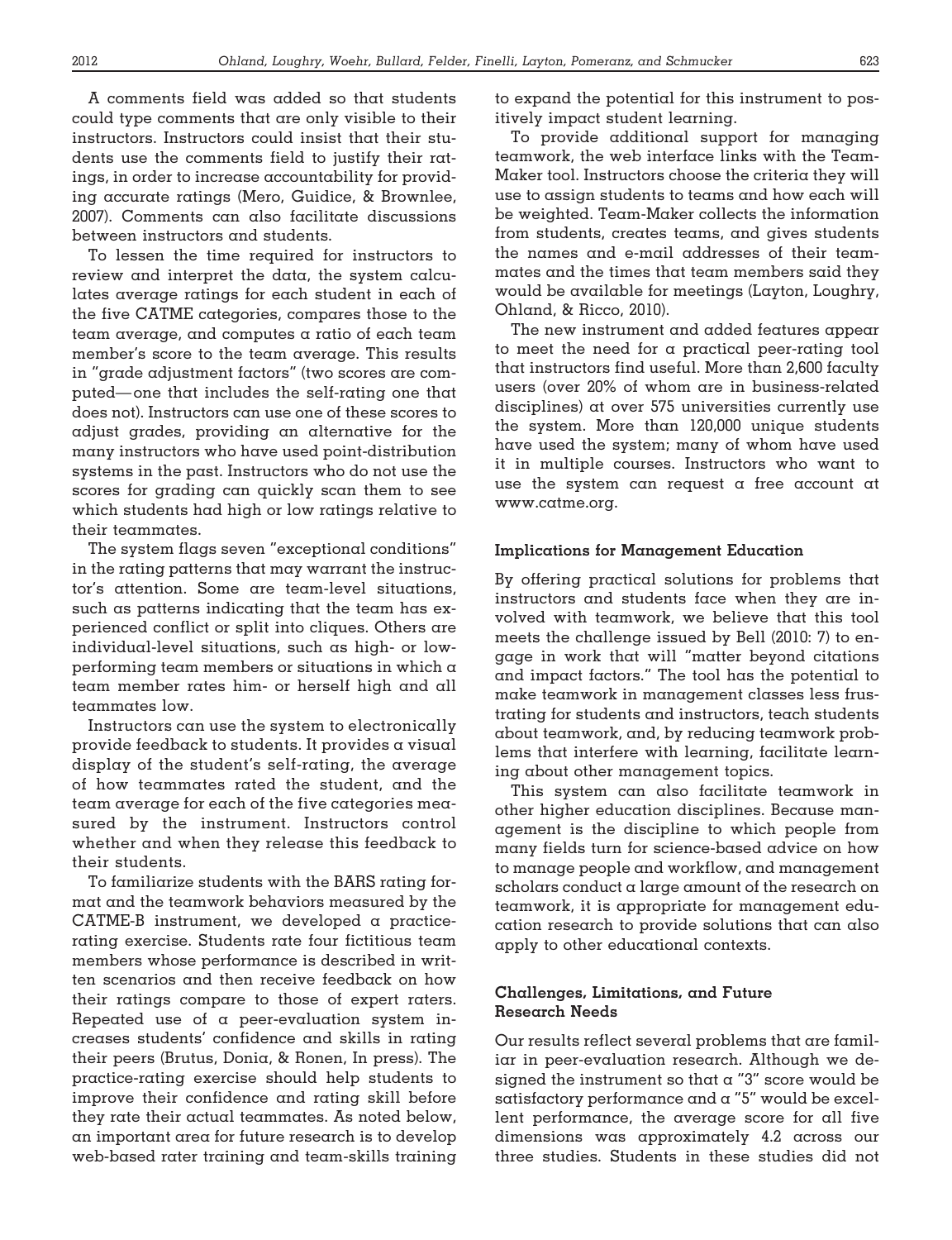appear to use the full range of the scale, resulting in a restriction of range problem with the data. Although this is a common problem in peerevaluation research for a variety of reasons, including social pressures to give high ratings (Taggar & Brown, 2006), it reduces the accuracy of the peer ratings and makes it difficult to obtain strong correlations with criterion variables. However, using self- and peer evaluations is likely to encourage members to contribute more effectively to their teams, even when there is not a large variance in the scores and most students do not have a significant grade adjustment as a result of the peer evaluations (Johnston & Miles, 2004). If the system deters free riding and quickly draws the instructors' attention to those few teams with problems, it will be a useful tool for managing student teams.

There were also high correlations among the five factors in the CATME-B instrument. Research finds that team members who are highly skilled in areas related to the team's work also display better social skills and contribute more to team discussions (Sonnetag & Volmer, 2009). Thus, there is probably a substantial amount of real correlation among CATME-B categories due to some team members being stronger or weaker contributors in many or all of the five areas measured by the instrument. For example, team members with strong relevant knowledge, skills, and abilities are more likely to contribute highly to the team's work than students who lack the necessary skills to contribute. The high correlations among the CATME-B dimensions, however, may also indicate the presence of halo error, which occurs when peers' perceptions of a teammate as a good or bad team member affect their ratings in specific areas. A metaanalysis found that correlations among different dimensions of job performance rated by peers are inflated by 63% due to halo error (Viswesvaran et al., 2005).

The magnitude of the rater effects observed in this research also warrants discussion. In essence, these are main effect differences across raters, which, in conjunction with the smaller Ratee  $\times$ Rater interaction effects, indicate that while raters are fairly consistent in their rank-ordering of ratees, there are mean differences across ratees. One explanation could be that while raters are fairly consistent in the pattern of ratings they assign, there may be calibration issues. In other words, some raters may be more lenient or severe in their ratings than others. Rater training that focuses on calibrating raters to performance level would be an appropriate mechanism for reducing these effects. Frame-of-reference training is an established technique for training raters in performance appraisal settings that could help to make selfand peer appraisals more accurate in educational settings (Woehr, 1994; Woehr & Huffcutt, 1994). The BARS format of this instrument will facilitate that training.

An alternative explanation for the observed rater effects is that they represent real differences in the behavior of a ratee with respect to different team members. The fact that rater effects are most substantial for the dimensions "Interacting with Teammates" and "Keeping the Team on Track" supports this interpretation because these dimensions are more idiosyncratic to specific teammates (i.e., a team member may not interact with all teammates in the same way). Thus, rater effects may represent real differences and not rating error. Unfortunately, in the present study, there is no way to determine which explanation for the observed rater effects is more correct. Even if it could be shown that some of the rater effects represented real observed differences in behavior rather than rater error, rater training could still be useful to facilitate student learning.

Instructors may be able to teach students to rate more accurately by training students about the dimensions of teamwork represented in the rating scale and giving students practice using the ratings instrument before they use the instrument to rate their teammates. By learning to rate teamwork, students should better understand how to effectively contribute to teams, thus building teamwork skills. The timely feedback that the webbased CATME-B system provides may also enhance students' learning of team skills, particularly when students have the opportunity to practice their skills in several time periods and receive multiple rounds of feedback from the system (Fellenz, 2006; Hess, 2007). Brutus and Donia (2010) showed that using peer evaluations can improve students' team skills. Future research should examine whether this self- and peer-evaluation tool helps students learn team skills, and whether rater training adds to this learning.

In addition to facilitating student learning, training business students in teamwork may encourage them to use more effective team processes, resulting in better teamwork experiences (Bacon et al., 1999). Having more positive team experiences would enable students to enjoy teamwork more. One study shows that mature communication, accountable interdependence, psychological safety, common purpose, and role clarity within student teams account for 71.7% of variance in students' attitudes' toward teamwork (Ulloa & Adams, 2004).

Although, with training, students may develop the ability to accurately rate teammates' perfor-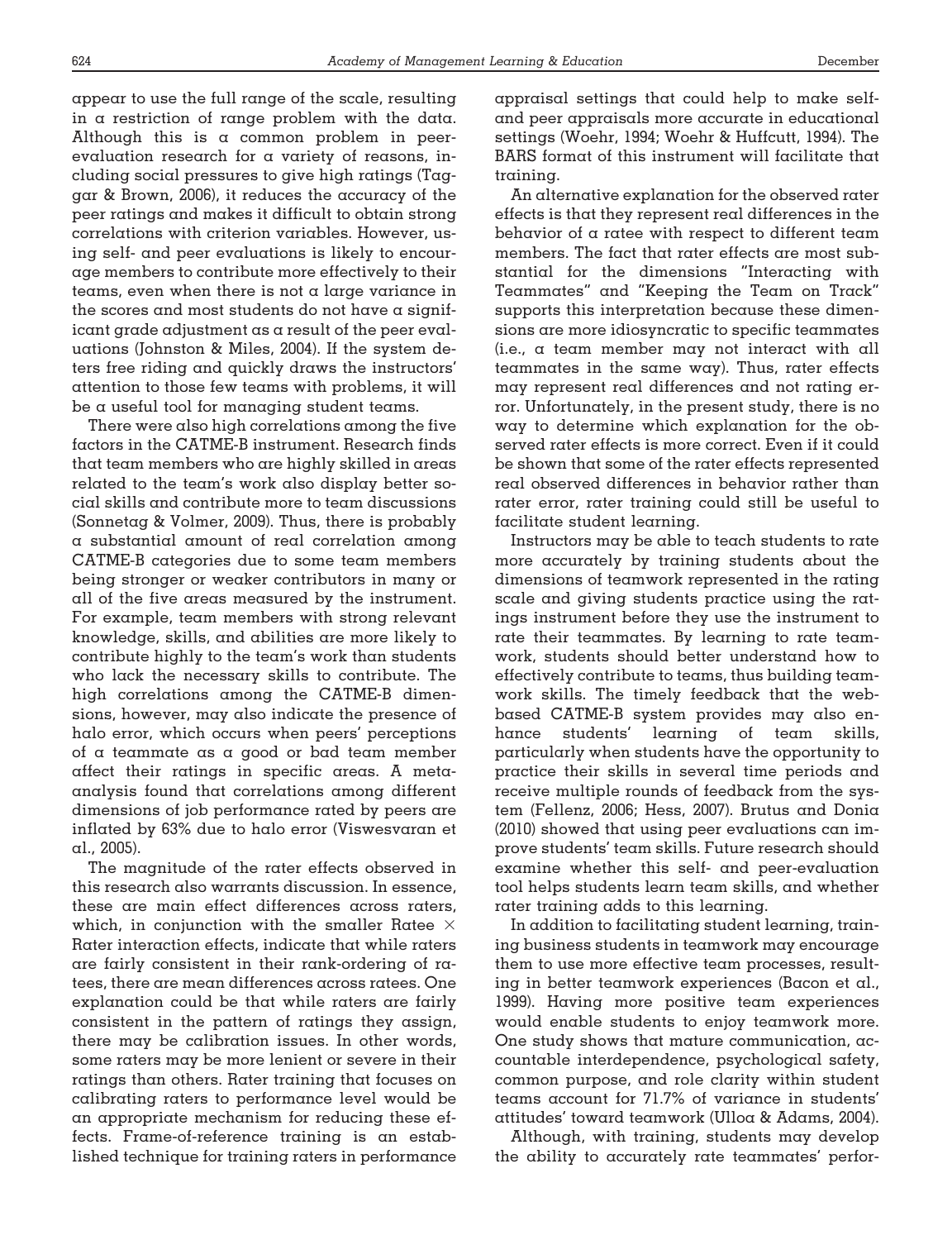mance, training will not motivate students to rate accurately. The audience to whom a rater feels accountable has a big impact on rating patterns (Mero et al., 2007). To improve the accuracy of peer ratings and improve the reliability and validity of peer-evaluation scores, future research should identify ways to change the conditions that motivate team members to rate their teammates based upon considerations other than their contributions to the team. Past research has found that both students and employees in organizations are reluctant to evaluate their peers, particularly for administrative purposes, such as adjusting grades or determining merit-based pay (Bettenhausen & Fedor, 1997; Sheppard et al., 2004). Individuals who are required to participate in peer-evaluation systems often resist the systems because they are concerned that peer evaluations will be biased by friendships, popularity, jealousy, or revenge. Recent research suggests that these concerns may be well-founded (Taggar & Brown, 2006). Students who received positive peer ratings then liked their teammates better and rated them higher on subsequent peer evaluations; whereas students who received negative peer ratings liked their teammates less and gave them lower ratings on subsequent peer evaluations. This was the case even though only aggregated feedback from multiple raters was provided.

In Study 3 we viewed students liking one another and wanting to work with one another in the future as outcomes of members' team-related interactions and contributions to the team. It is possible, however, that some students had relationships with one another prior to working together on the team, or interactions with one another outside of the team context during the semester, that could have affected ratings on these variables at the end of the semester. Future studies that measure students' contact with one another outside of the team context could help to determine the degree to which interpersonal affect among team members is a source of bias in peer-evaluation scores versus an outcome of team members' behavior and team contributions.

# **CONCLUSIONS**

As management educators, we should do more than just "use" teams in the classroom: We should leverage them as a context within which to teach about teams and teamwork. The research presented here offers  $\alpha$  tool that instructors may be able to use to achieve this goal.

Instructors could use the instrument before teams begin their work to set expectations for team-member behavior. The instrument can also be used multiple times as the teams' work progresses, to provide feedback and hold students accountable for their team contributions. This could help to make teamwork less frustrating and more rewarding for both students and instructors.

# **APPENDIX A**

#### **Comprehensive Assessment of Team Member Effectiveness—Likert Short Version**

*Contributing to the Team's Work* Did a fair share of the team's work. Fulfilled responsibilities to the team. Completed work in a timely manner. Came to team meetings prepared. Did work that was complete and accurate. Made important contributions to the team's final product. Kept trying when faced with difficult situations. Offered to help teammates when it was appropriate. *Interacting With Teammates* Communicated effectively. Facilitated effective communication in the team. Exchanged information with teammates in a timely manner. Provided encouragement to other team members. Expressed enthusiasm about working as a team. Heard what teammates had to say about issues that affected the team. Got team input on important matters before going ahead. Accepted feedback about strengths and weaknesses from teammates. Used teammates' feedback to improve performance. Let other team members help when it was necessary. *Keeping the Team on Track* Stayed aware of fellow team members' progress. Assessed whether the team was making progress as expected. Stayed aware of external factors that influenced team performance. Provided constructive feedback to others on the team. Motivated others on the team to do their best. Made sure that everyone on the team understood important information. Helped the team to plan and organize its work. *Expecting Quality* Expected the team to succeed. Believed that the team could produce high-quality work. Believed that the team should achieve high standards. Cared that the team produced high-quality work. *Having Relevant Knowledge, Skills, and Abilities (KSAs)* Had the skills and expertise to do excellent work. Had the skills and abilities that were necessary to do a good job. Had enough knowledge of teammates' jobs to be able to fill in if necessary. Knew how to do the jobs of other team members.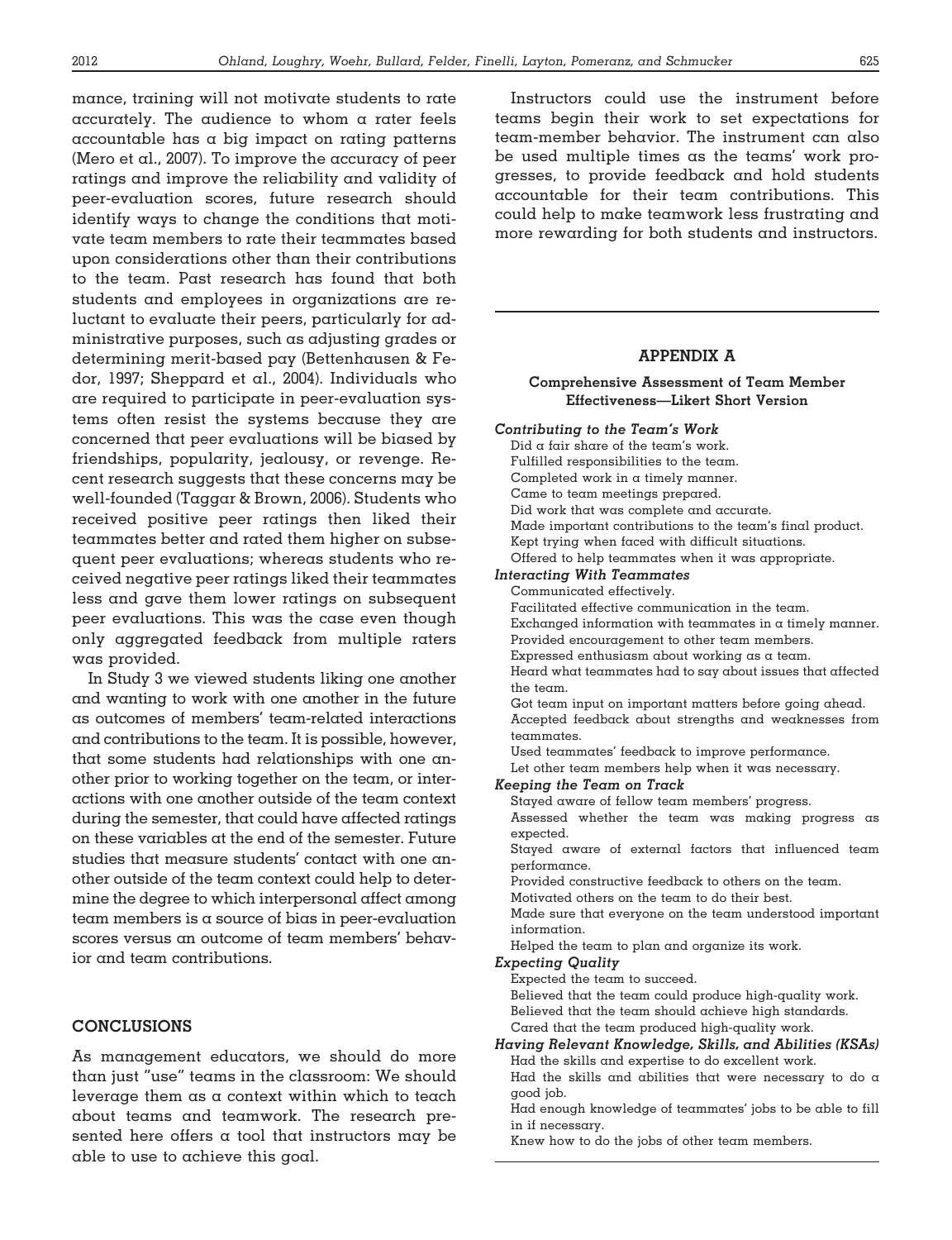#### Your  $\leftarrow$  Write the names of the people on your team including your own name. name This self and peer evaluation asks about how you and each of your teammates contributed to the team during the time period you are evaluating. For each way of contributing, please read the behaviors that describe a "1", "3," and "5" rating. Then confidentially rate yourself and your teammates. • Does more or higher-quality work than expected. 5 5 5 5 5 • Makes important contributions that improve the team's work. • Helps to complete the work of teammates who are having difficulty. Contributing to<br>the Team's Work Demonstrates behaviors described in both 3 and 5  $\overline{4}$  $\overline{\mathbf{A}}$  $\overline{\mathbf{4}}$  $\overline{\mathbf{4}}$  $\overline{\mathbf{4}}$ • Completes a fair share of the team's work with acceptable quality.  $\overline{\mathbf{3}}$  $\overline{\mathbf{3}}$  $\overline{\mathbf{3}}$  $\overline{\mathbf{3}}$  $\mathbf{3}$ • Keeps commitments and completes assignments on time. • Fills in for teammates when it is easy or important.  $\overline{2}$  $\overline{2}$  $\overline{2}$  $\overline{2}$  $\overline{2}$ Demonstrates behaviors described in both 1 and 3 • Does not do a fair share of the team's work. Delivers sloppy or incomplete work.  $\mathbf{1}$  $\overline{1}$  $\mathbf{1}$  $\mathbf{1}$  $\mathbf{1}$ • Misses deadlines. Is late, unprepared, or absent for team meetings. • Does not assist teammates. Ouits if the work becomes difficult. • Asks for and shows an interest in teammates' ideas and contributions. 5 5 5 5 5 • Improves communication among teammates. Provides encouragement or enthusiasm to the team. • Asks teammates for feedback and uses their suggestions to improve. Interacting with  $\overline{\mathbf{4}}$  $\overline{4}$  $\overline{4}$  $\overline{4}$  $\overline{4}$ Demonstrates behaviors described in both 3 and 5 Teammates • Listens to teammates and respects their contributions.  $\overline{\mathbf{3}}$  $\mathbf{3}$  $\mathbf{3}$  $\overline{\mathbf{3}}$  $\mathbf{3}$ • Communicates clearly. Shares information with teammates. Participates fully in team activities. • Respects and responds to feedback from teammates. Demonstrates behaviors described in both 1 and 3.  $\overline{2}$  $\overline{2}$  $\overline{2}$  $\mathbf 2$  $\overline{2}$ • Interrupts, ignores, bosses, or makes fun of teammates.  $\mathbf{1}$  $\mathbf{1}$  $\mathbf{1}$ • Takes actions that affect teammates without their input. Does not share information.  $\mathbf{1}$  $\mathbf{1}$ • Complains, makes excuses, or does not interact with teammates. Accepts no help or advice. • Watches conditions affecting the team and monitors the team's progress. 5  $\overline{5}$ 5 • Makes sure that teammates are making appropriate progress. 5 5 • Gives teammates specific, timely, and constructive feedback. Keeping the Team  $\overline{\mathbf{4}}$  $\overline{\mathbf{4}}$  $\overline{4}$  $\overline{\mathbf{4}}$  $\overline{4}$ Demonstrates behaviors described in both 3 and 5 on Track • Notices changes that influence the team's success.  $\mathbf{3}$  $\mathbf{3}$  $\mathbf{3}$  $\mathbf{3}$  $\overline{\mathbf{3}}$ • Knows what everyone on the team should be doing and notices problems. • Alerts teammates or suggests solutions when the team's success is threatened.  $\overline{2}$  $\overline{2}$  $\overline{2}$  $\overline{2}$  $\overline{2}$ Demonstrates behaviors described in both 1 and 3. • Is unaware of whether the team is meeting its goals.  $\mathbf{1}$  $\mathbf{1}$  $\mathbf{1}$  $\mathbf{1}$ • Does not pay attention to teammates' progress.  $\mathbf{1}$ • Avoids discussing team problems, even when they are obvious. • Motivates the team to do excellent work. 5 5 5 5 5 • Cares that the team does outstanding work, even if there is no additional reward. • Believes that the team can do excellent work.  $\overline{\mathbf{4}}$  $\overline{\mathbf{4}}$  $\overline{\mathbf{4}}$  $\overline{\mathbf{4}}$  $\overline{\mathbf{4}}$ Demonstrates behaviors described in both 3 and 5. Expecting<br>Quality • Encourages the team to do good work that meets all requirements.  $\mathbf{3}$  $\mathbf{3}$  $\mathbf{3}$  $\mathbf{3}$  $\mathbf{3}$ • Wants the team to perform well enough to earn all available rewards. • Believes that the team can fully meet its responsibilities.  $\overline{2}$  $\overline{2}$  $\overline{2}$  $\overline{2}$  $\overline{2}$ Demonstrates behaviors described in both 1 and 3. • Satisfied even if the team does not meet assigned standards.  $\mathbf{1}$  $\mathbf{1}$  $\mathbf{1}$  $\mathbf{1}$  $\mathbf{1}$ • Wants the team to avoid work, even if it hurts the team. • Doubts that the team can meet its requirements. • Demonstrates the knowledge, skills, and abilities to do excellent work. Having Relevant Knowledge, 5 5 5 5 5 • Acquires new knowledge or skills to improve the team's performance. Skills, and Abilities • Able to perform the role of any team member if necessary.  $\overline{4}$  $\overline{4}$  $\overline{4}$  $\overline{4}$  $\overline{\mathbf{4}}$ Demonstrates behaviors described in both 3 and 5 • Has sufficient knowledge, skills, and abilities to contribute to the team's work.  $\mathbf{3}$  $\mathbf{3}$  $\overline{\mathbf{3}}$  $\mathbf{3}$ • Acquires knowledge or skills needed to meet requirements.  $\mathbf{3}$ • Able to perform some of the tasks normally done by other team members.  $\overline{2}$  $\overline{2}$  $\overline{2}$  $\overline{2}$  $\overline{2}$ Demonstrates behaviors described in both 1 and 3 • Missing basic qualifications needed to be a member of the team.  $\mathbf{1}$  $\mathbf{1}$  $\mathbf 1$  $\mathbf{I}$ • Unable or unwilling to develop knowledge or skills to contribute to the team.  $\mathbf{1}$ • Unable to perform any of the duties of other team members

# **APPENDIX B**

**Comprehensive Assessment of Team Member Effectiveness—Behaviorally Anchored Rating Scale (BARS) Version**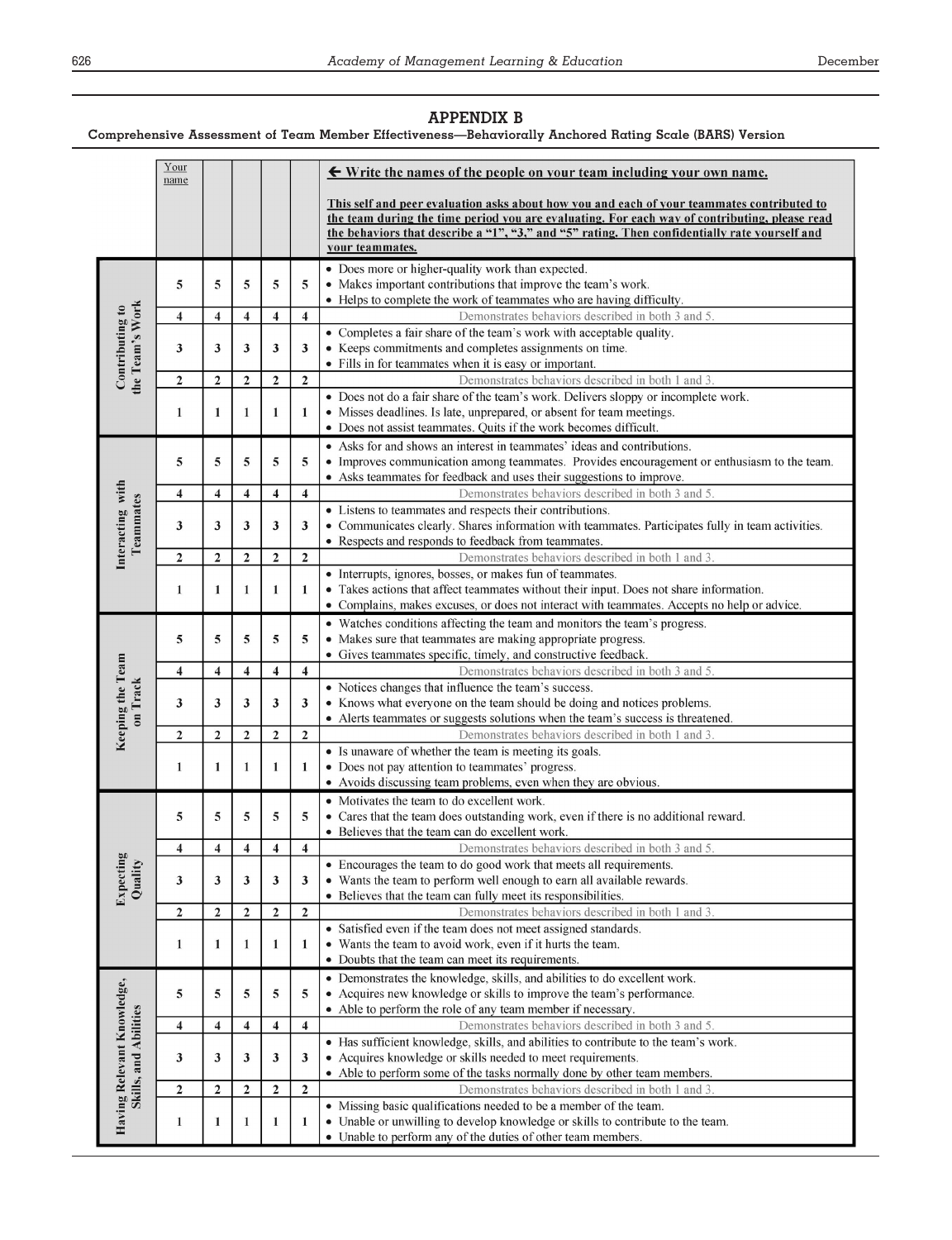# **REFERENCES**

- ABET. 2000. *Criteria for Accrediting Engineering Programs.* Accreditation Board for Engineering and Technology [Abet], Baltimore, MD.
- Aggarwal, P., & O'Brien, C. L. 2008. Social loafing on group projects structural antecedents and effect on student satisfaction. *Journal of Marketing Education,* 30: 255–264.
- Alsop, R. 2002. Playing well with others. *The Wall Street Journal,* September 9, 2002: R11.
- Bacon, D. R., Stewart, K. A., & Silver, W. S. 1999. Lessons from the best and worst student team experiences: How a teacher can make the difference. *Journal of Management Education,* 23: 467– 488.
- Baker, D. F. 2008. Peer assessment in small groups: A comparison of methods. *Journal of Management Education,* 33: 183– 209.
- Bamberger, P. A., Erev, I., Kimmel, M., & Oref-Chen, T. 2005. Peer assessment, individual performance, and contribution to group processes: The impact of rater anonymity. *Group and Organization Management,* 30: 344 –377.
- Barrick, M. R., Stewart, G. L., Neubert, M. J., & Mount, M. K. 1998. Rating member ability and personality to work-team processes and team effectiveness. *Journal of Applied Psychology,* 83: 377–391.
- Bell, M. P. 2010. From the editors: What if...? Diversity, scholarship, and impact. *Academy of Management Learning and Education,* 9: 5–10.
- Bettenhausen, K. L., & Fedor, D. B. 1997. Peer and upward appraisals: A comparison of their benefits and problems. *Group and Organization Management,* 22: 236 –263.
- Boni, A. A., Weingart, L. R., & Evenson, S. 2009. Innovation in an academic setting: Designing and leading a business through market-focused, interdisciplinary teams. *Academy of Management Learning and Education,* 8: 407– 417.
- Brennan, R. L. 1994. Variance components in generalizability theory. In C. R. Reynolds (Ed.), *Cognitive assessment: A multidisciplinary perspective:* 175–207. New York: Plenum Press.
- Brennan, R. L. 2000. Performance assessments from the perspective of generalizability theory. *Applied Psychological Measurement,* 24: 339 –353.
- Brooks, C. M., & Ammons, J. L. 2003. Free riding in group projects and the effects of timing, frequency, and specificity of criteria in peer assessments. *Journal of Education for Business,* 78: 268 –272.
- Brutus, S., & Donia, M. B. 2010. Improving the effectiveness of students in groups with a centralized peer evaluation system. *Academy of Management Learning and Education,* 9: 652– 662.
- Brutus, S., Donia, M., & Ronen, S. In press. Can business students learn to evaluate better? Evidence from repeated exposure to a peer evaluation process. *Academy of Management Learning and Education.*
- Burdett, J. 2003. Making groups work: University students' perceptions. *International Education Journal,* 4: 177–190.
- Burdett, J., & Hastie, B. 2009. Predicting satisfaction with group work assignments. *Journal of University Teaching and Learning Practice,* 6(1): 62–71.
- Calloway School of Business and Accountancy of Wake Forest University. *A Report on Recruiters' Perceptions of Undergraduate Business Schools and Students.* February 2004.
- Campbell, J. P., Dunnette, M. D., Arvey, R. D., & Hellervik, L. V. 1973. The development and evaluation of behaviorally based rating scales. *Journal of Applied Psychology,* 57: 15– 22.
- Chapman, K. J., & van Auken, S. 2001. Creating positive group project experiences: An examination of the role of the instructor on students' perceptions of group projects. *Journal of Marketing Education,* 23: 117–127.
- Chen, G., Donahue, L. M., & Klimoski, R. J. 2004. Training undergraduates to work in organizational teams. *Academy of Management Learning and Education,* 3: 27– 40.
- Chen, Y., & Lou, H. 2004. Students' perceptions of peer evaluation: An expectancy perspective. *Journal of Education for Business,* 79: 275–282.
- Conway, J. M., & Huffcutt, A. I. 1997. Psychometric properties of multisource performance ratings: A meta-analysis of subordinate, supervisory, peer, and self-ratings. *Human Performance,* 10: 331–360.
- Cronbach, L. J., Glesser, G. C., Nanda, H., & Rajaratnam, N. 1972. *The dependability of behavioral measurements: Theory of generalizability for scores and profiles.* New York: John Wiley & Sons.
- Davis, D., Trevisan, M., Gerlick, R., Davis, H., McCormack, J., Beyerlein, S., Thompson, P., Howe, S., Leiffer, P., & Brackin, P. 2010. Assessing team member citizenship in capstone engineering design courses. *International Journal of Engineering Education,* 26: 1–13.
- Dochy, F., Segers, M., & Sluijsmans, D. 1999. The use of self-, peer and co-assessment in higher education: A review. *Studies in Higher Education,* 24: 331–350.
- Dominick, P. G., Reilly, R. R., & McGourty, J. W. 1997. The effects of peer feedback on team member behavior. *Group and Organization Management,* 22: 508 –520.
- Druskat, V. U., & Wolff, S. B. 1999. Effects and timing of developmental peer appraisals in self-managing work groups. *Journal of Applied Psychology,* 84: 58 –74.
- Erez, A., LePine, J. A., & Elms, H. 2002. Effects of rotated leadership and peer evaluation on the functioning and effectiveness of self-managed teams: A quasi-experiment. *Personnel Psychology,* 55: 929 –248.
- Felder, R. M., & Brent, R. 2007. Cooperative learning. In P. A. Mabrouk, ed., *Active learning: Models from the analytical sciences,* ACS Symposium Series, 970: 34 –53. Washington, DC: American Chemical Society.
- Fellenz, M. R. 2006. Toward fairness in assessing student groupwork: A protocol for peer evaluation of individual contributions. *Journal of Management Education,* 30: 570 –591.
- Gatfield, T. 1999. Examining student satisfaction with group projects and peer assessment. *Assessment and Evaluation in Higher Education,* 24: 365–377.
- Gueldenzoph, L. E., & May, G. L. 2002. Collaborative peer evaluation: Best practices for group member assessments. *Business Communication Quarterly,* 65: 9 –20.
- Hackman, J. R. 1987. The design of work teams. In *Handbook of organizational behavior:* 315–342. Englewood Cliffs, NJ: Prentice Hall.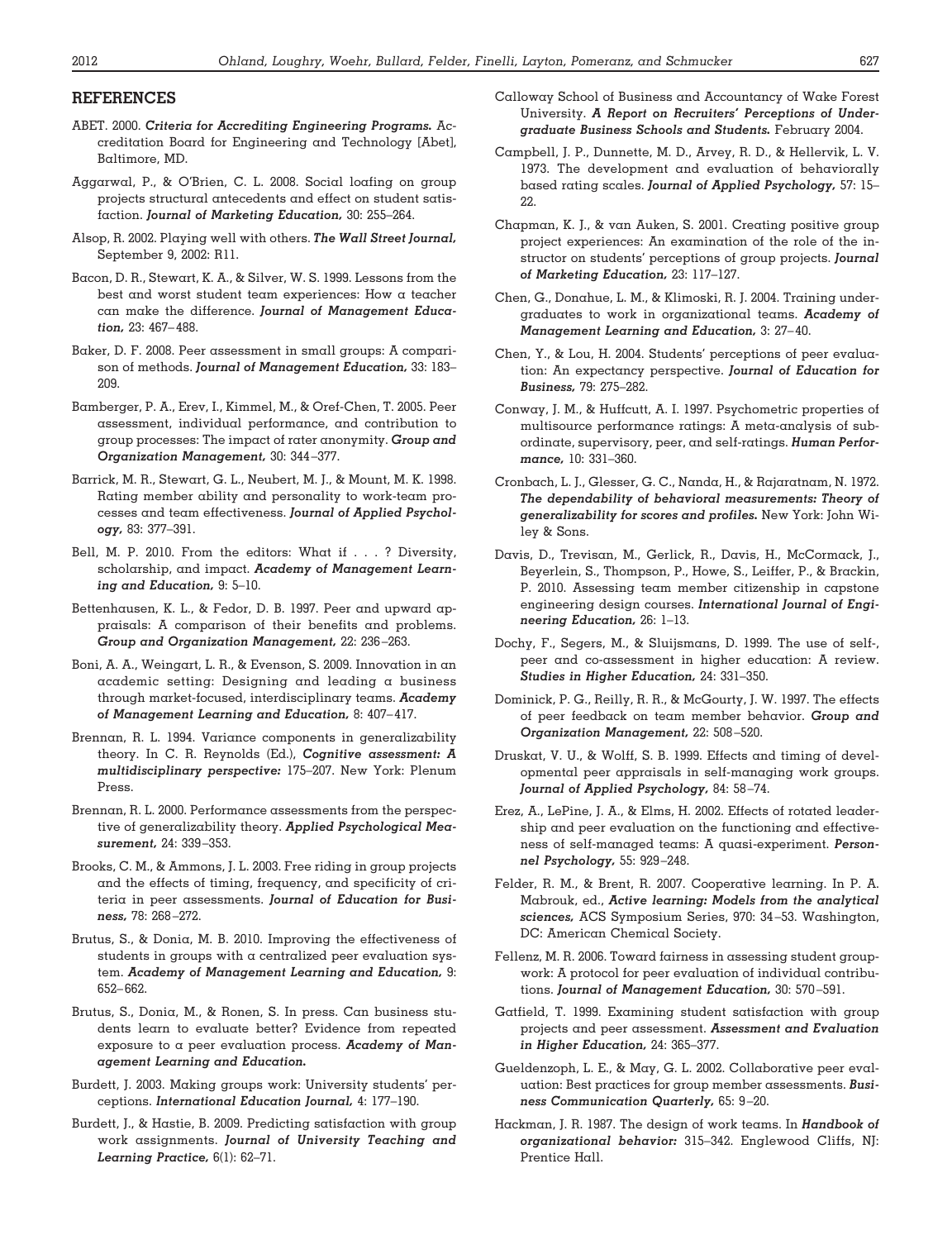- Hansen, R. S. 2006. Benefits and problems with student teams: Suggestions for improving team projects. *Journal of Education for Business,* 82: 11–19.
- Harris, M. M., & Schaubroeck, J. 1988. A meta-analysis of selfsupervisor, self-peer, and peer-supervisor ratings. *Personnel Psychology,* 41: 43– 62.
- Harris, T. C., & Barnes-Farrell, J. L. 1997. Components of teamwork: Impact on evaluations of contributions to work team effectiveness. *Journal of Applied Social Psychology,* 27: 1694 –1715.
- Hedge, J. W., Bruskiewicz, K. T., Logan, K. K., Hanson, M. A., & Buck, D. 1999. Crew resource management team and individual job analysis and rating scale development for air force tanker crews. *Technical Report:* 336. Minneapolis, MN: Personnel Decisions Research Institutes, Inc.
- Hess, P. W. 2007. Enhancing leadership skill development by creating practice/feedback opportunities in the classroom. *Journal of Management Education,* 31: 195–213.
- Hooijberg, R., & Lane, N. 2009. Using multisource feedback coaching effectively in executive education. *Academy of Management Learning and Education,* 8: 483– 493.
- Hughes, R. L., & Jones, S. K. 2011. Developing and assessing college student teamwork skills. *New Directions for Institutional Research,* 2011: 53– 64.
- Inderrieden, E. J., Allen, R. E., & Keaveny, T. J. 2004. Managerial discretion in the use of self-ratings in an appraisal system: The antecedents and consequences. *Journal of Managerial Issues,* 16: 460 – 482.
- Jassawalla, A., Sashittal, H., & Malshe, A. 2009. Students' perceptions of social loafing: It's antecedents and consequences in undergraduate business classroom teams. *Academy of Management Learning and Education,* 8: 42–54.
- Jehn, K. A., & Mannix, E. A. 2001. The dynamic nature of conflict: A longitudinal study of intragroup conflict and group performance. *Academy of Management Journal,* 44: 238 –251.
- Johnston, L., & Miles, L. 2004. Assessing contributions to group assignments. *Assessment and Evaluation in Higher Education,* 29: 751–768.
- Kaufman, D. B., Felder, R. M., & Fuller, H. 2000. Accounting for individual effort in cooperative learning teams. *Journal of Engineering Education,* 89: 133–140.
- Kolb, A. Y., & Kolb, D. A. 2005. Learning styles and learning spaces: Enhancing experiential learning in higher education. *Academy of Management Learning and Education,* 4: 193–212.
- Kruger, J., & Dunning, D. 1999. Unskilled and unaware of it: How difficulties in recognizing one's own incompetence lead to inflated self-assessments. *Journal of Personality and Social Psychology,* 77: 1121–1134.
- Layton, R. A., Loughry, M. L., Ohland, M. W., & Ricco, G. D. 2010. Design and validation of  $\alpha$  web-based system for assigning members to teams using instructor-specified criteria. *Advances in Engineering Education,* 2: 1–28.
- London, M., Smither, J. W., & Adsit, D. J. 1997. Accountability: The Achilles' heel of multisource feedback. *Group and Organization Management,* 22: 162–184.
- Loughry, M. L., Ohland, M. W., & Moore, D. D. 2007. Development of a theory-based assessment of team member effectiveness. *Educational Psychological Measurement,* 67: 505–524.
- Loyd, D. L., Kern, M. C., & Thompson, L. 2005. Classroom research: Bridging the ivory divide. *Academy of Management Learning and Education,* 4: 8 –21.
- MacDonald, H. A., & Sulsky, L. M. 2009. Rating formats and rater training redux: A context-specific approach for enhancing the effectiveness of performance management. *Canadian Journal of Behavioural Science,* 41: 227–240.
- McCorkle, D. E., Reardon, J., Alexander, J. F., Kling, N. D., Harris, R. C., & Iyer, R. V. 1999. Undergraduate marketing students, group projects, and teamwork: The good, the bad, and the ugly? *Journal of Marketing Education,* 21: 106 –117.
- McGourty, J., & De Meuse, K. P. 2001. *The team developer: An assessment and skill building program. Student guidebook.* New York: John Wiley & Sons.
- Mero, N. P., Guidice, R. M., & Brownlee, A. L. 2007. Accountability in a performance appraisal context: The effect of audience and form of accounting on rater response and behavior. *Journal of Management,* 33: 223–252.
- Michaelsen, L. K., Knight, A. B., & Fink, L. D. (Eds.). 2004. *Teambased learning: A transformative use of small groups in college teaching.* Sterling, VA: Stylus Publishing.
- Millis, B. J., & Cottell, P.G., Jr. 1998. *Cooperative Learning for Higher Education Faculty.* Phoenix, AZ: American Council on Education/Oryx Press.
- Neuman, G. A., & Wright, J. 1999. Team effectiveness: Beyond skills and cognitive ability. *Journal of Applied Psychology,* 84: 376 –389.
- Oakley, B., Felder, R. M., Brent, R., & Elhajj, I. 2004. Turning student groups into effective teams. *Journal of Student-Centered Learning,* 2: 9 –34.
- Offerman, L. R., Bailey, J. R., Vasilopoulos, N. L., Seal, C., & Sass, M. 2004. The relative contribution of emotional competence and cognitive ability to individual and team performance. *Human Performance,* 17: 219 –243.
- Ohland, M. W., Layton, R. A., Loughry, M. L., & Yuhasz, A. G. 2005. Effects of behavioral anchors on peer evaluation reliability. *Journal of Engineering Education,* 94: 319 –326.
- Paswan, A. K., & Gollakota, K. 2004. Dimensions of peer evaluation, overall satisfaction, and overall evaluation: An investigation in a group task environment. *Journal of Education for Business,* 79: 225–231.
- Pfaff, E., & Huddleston, P. 2003. Does it matter if I hate teamwork? What impacts student attitudes toward teamwork. *Journal of Marketing Education,* 25: 37– 45.
- Pope, N. K. L. 2005. The impact of stress in self- and peer assessment. *Assessment & Evaluation in Higher Education,* 30: 51– 63.
- Raelin, J. 2006. Does action learning promote collaborative leadership? *Academy of Management Learning and Education,* 5: 152–168.
- Rosenstein, R., & Dickinson, T. L. (1996, August). The teamwork components model: An analysis using structural equation modeling. In Rosenstein, R., (Chair), *Advances in definitional team research.* Symposium conducted at the annual meeting of the American Psychological Association, Toronto.
- Saavedra, R. & Kwun, S. K. 1993. Peer evaluation in selfmanaging work groups. *Journal of Applied Psychology,* 78: 450 – 462.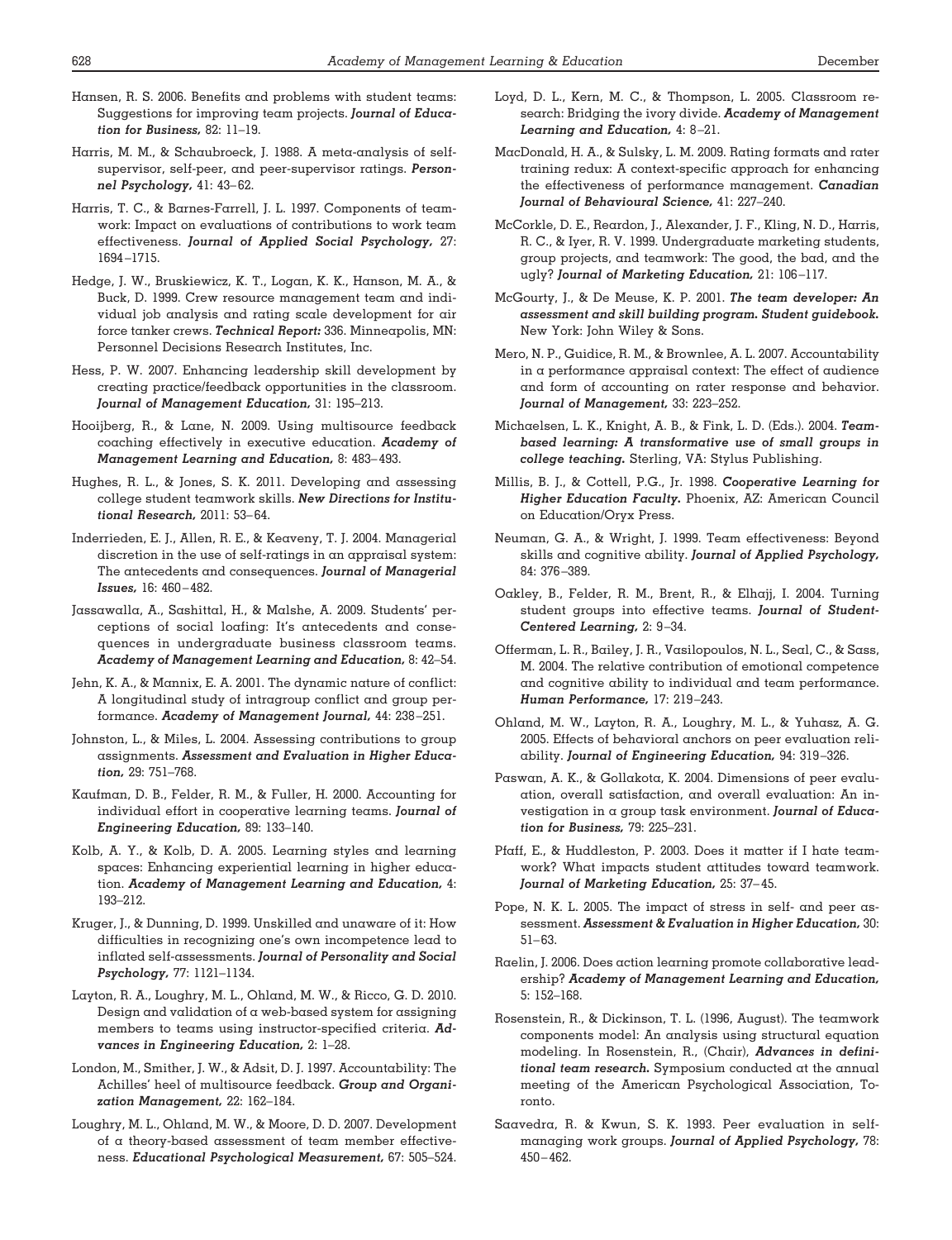- Salas, E., Sims, D. E., & Burke, C. S. 2005. Is there a "big five" in teamwork? *Small Group Research,* 36, 555–599.
- Schmitt, N., Gooding, R. Z., Noe, R. A., & Kirsch, M. 1984. Metaanalyses of validity studies published between 1964 and 1982 and the investigation of study characteristics. *Personnel Psychology,* 37: 407– 422.
- Sharma, S., & Weathers, D. 2003. Assessing generalizability of scales used in cross-national research. *Research in Marketing, 20:* 287–295.
- Shavelson, R. J., & Webb, N. M. 1991. *Generalizability Theory.* Newbury Park: Sage Publications, Inc.
- Sheppard, S., Chen, H. L., Schaeffer, E., Steinbeck, R., Neumann, H., & Ko, P. 2004. *Peer assessment of student collaborative processes in undergraduate engineering education.* Final Report to the National Science Foundation, Award Number 0206820, NSF Program 7431 CCLI-ASA.
- Shore, T. H., Shore, L. M., & Thornton, G. C., III 1992. Construct validity of self-and peer evaluations of performance dimensions in an assessment center. *Journal of Applied Psychology,* 77: 42–54.
- Smith, P. C., & Kendall, L. M. 1963. Retranslation of expectations: An approach to the construction of unambiguous anchors for rating scales. *Journal of Applied Psychology,* 47: 149 –155.
- Sonnetag, S., & Volmer, J. 2009. Individual-level predictors of task-related teamwork processes: The role of expertise and self-efficacy in team meetings. *Group & Organization Management,* 34: 37– 66.
- Stevens, M. J., & Campion, M. A. 1999. Staffing work teams: Development and validation of a selection test for teamwork settings. *Journal of Management,* 25: 207–228.
- Stevens, M. J., & Campion, M. A. 1994. The knowledge, skill, and ability requirements for teamwork: Implications for human resource management. *Journal of Management,* 20: 503–530.
- Taggar, S., & Brown, T. C. 2006. Interpersonal affect and peer rating bias in teams. *Small Group Research,* 37: 87–111.
- Taggar, S., & Brown, T. C. 2001. Problem-solving team behaviors: Development and validation of BOS and a hierarchical factor structure. *Small Group Research,* 32: 698 –726.
- *The Wall Street Journal*/Harris Interactive Survey. 2002. The rating criteria. *The Wall Street Journal,* September 9, 2002: R5.
- Thomas, G., Martin, D., & Pleasants, K. 2011. Using self- and peer-assessment to enhance students' future-learning in higher education. *Journal of University Teaching & Learning Practice,* 8(1): article 5.
- Ulloa, B. C. R., & Adams, S. G. 2004. Attitude toward teamwork and effective teaming. *Team Performance Management,* 10: 145–151.
- Van Duzer, E., & McMartin, F. 2000. Methods to improve the validity and sensitivity of a self/peer assessment instrument. *IEEE Transactions on Education,* 43: 153–158.
- Verzat, C., Byrne, J., & Fayolle, A. 2009. Tangling with spaghetti: Pedagogical lessons from games. *Academy of Management Learning and Education,* 8: 356 –369.
- Viswesvaran, C., Ones, D. S., & Schmidt, F. L. 1996. Comparative analysis of the reliability of job performance ratings. *Journal of Applied Psychology,* 81: 557–574.
- Viswesvaran, C., Schmidt, F. L., & Ones, D. S. 2005. Is there a general factor in ratings of job performance? A metaanalytic framework for disentangling substantive and error influences. *Journal of Applied Psychology,* 90: 108 –131.
- Walker, A. 2001. British psychology students' perceptions of group-work and peer assessment. *Psychology Learning and Teaching,* 1: 28 –36.
- Wang, L., MacCann, C., Zhuang, X., Liu, O. L., & Roberts, R. D. 2009. Assessing teamwork and collaboration in high school students: A multimethod approach. *Canadian Journal of School Psychology,* 24, 108 –124.
- Willcoxson, L. E. 2006. "It's not fair!": Assessing the dynamics and resourcing of teamwork. *Journal of Management Education,* 30: 798 – 808.
- Woehr, D. J. 1994. Understanding frame-of-reference training: The impact of training on the recall of performance information. *Journal of Applied Psychology,* 79: 525–534.
- Woehr, D. J., & Huffcutt, A. I. 1994. Rater training for performance appraisal: A quantitative review. *Journal of Occupational and Organizational Psychology,* 67: 189 –206.
- Young, C. B., & Henquinet, J. A. 2000. A conceptual framework for designing group projects. *Journal of Education for Business,* 76: 56 – 60.
- Zantow, K., Knowlton, D. S., & Sharp, D. C. 2005. More than fun and games: Reconsidering the virtues of strategic management simulations. *Academy of Management Learning and Education,* 4: 451– 458.
- Zhang, B., & Ohland, M.W. 2009. How to assign individualized scores on a group project: An empirical evaluation. *Applied Measurement in Education,* 22: 290 –308.
- Zhu, J., Chen, S., & Lu, Q. 2010. Measuring member performance in multi-functional R&D teams: An empirical study with GAHP analysis. *2010 IEEE International Conference on Industrial Engineering and Engineering Management IEEM):* 507–5111.

**Matthew W. Ohland** is a professor of engineering education at Purdue University. Ohland earned his PhD from the University of Florida in Civil Engineering. His research interests include team assignment, peer evaluation, the longitudinal study of engineering students, and the adoption of active and collaborative teaching methods.

**Misty L. Loughry** is a professor of management at Georgia Southern University. Loughry earned her PhD in management from the University of Florida. Her research interests include organizational control, especially peer control, and teamwork, including peer evaluation of team-member contributions and peer influences in team settings.

**David J. Woehr** (PhD, Georgia Tech) is professor and chair of the Department of Management at the University of North Carolina at Charlotte. He is an associate editor for *Human Performance* and serves on the editorial boards for *Organizational Research Methods*, and the *European Journal of Work and Organizational Psychology*.